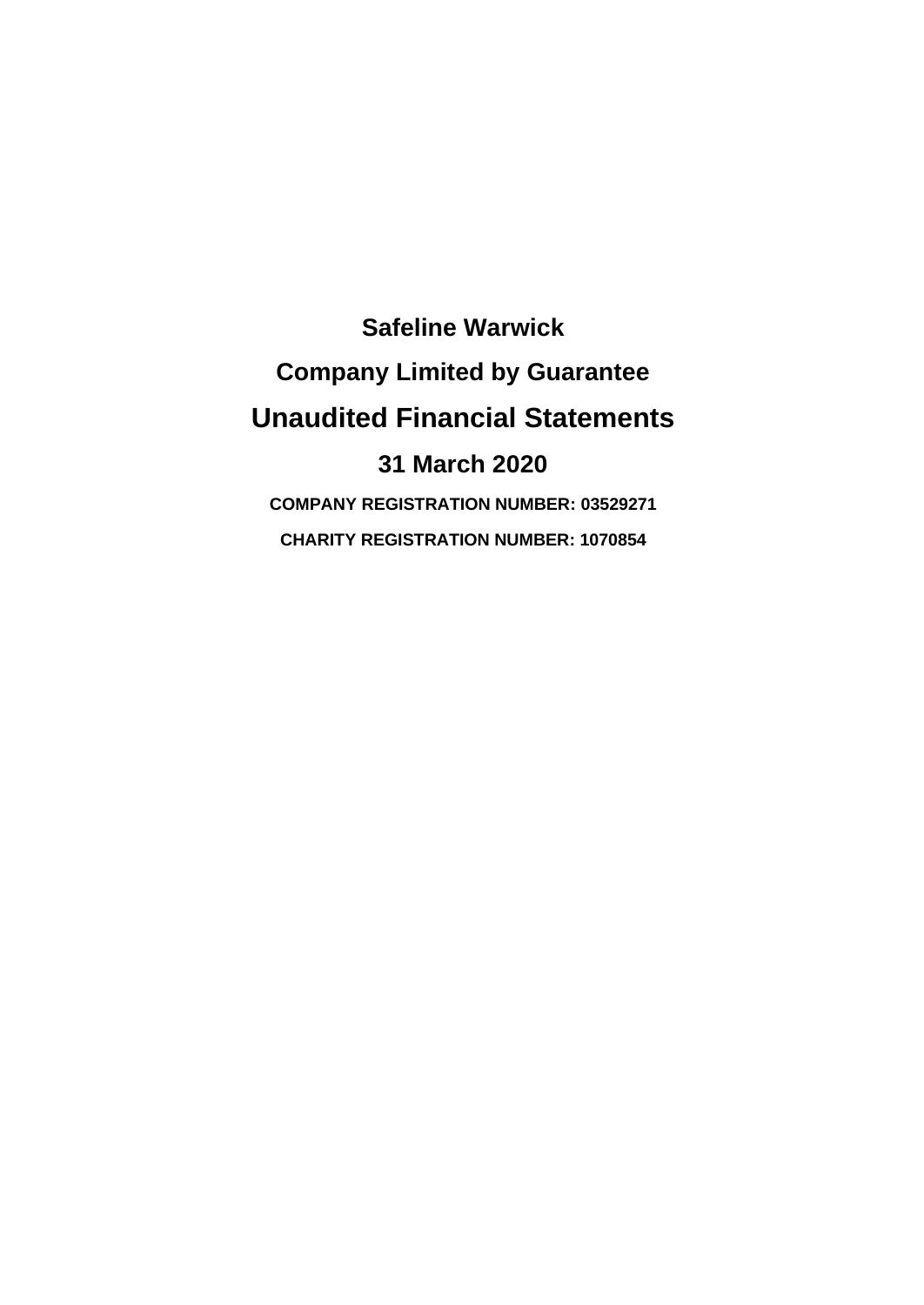# **Company Limited by Guarantee**

## **Financial Statements**

## **Year ended 31 March 2020**

**Page**

| Trustees' annual report (incorporating the director's report)                | 1  |
|------------------------------------------------------------------------------|----|
| Independent examiner's report to the trustees                                | 15 |
| Statement of financial activities (including income and expenditure account) | 16 |
| Statement of financial position                                              | 17 |
| Statement of cash flows                                                      | 18 |
| Notes to the financial statements                                            | 19 |
| The following pages do not form part of the financial statements             |    |
| Detailed statement of financial activities                                   | 29 |
| Notes to the detailed statement of financial activities                      | 31 |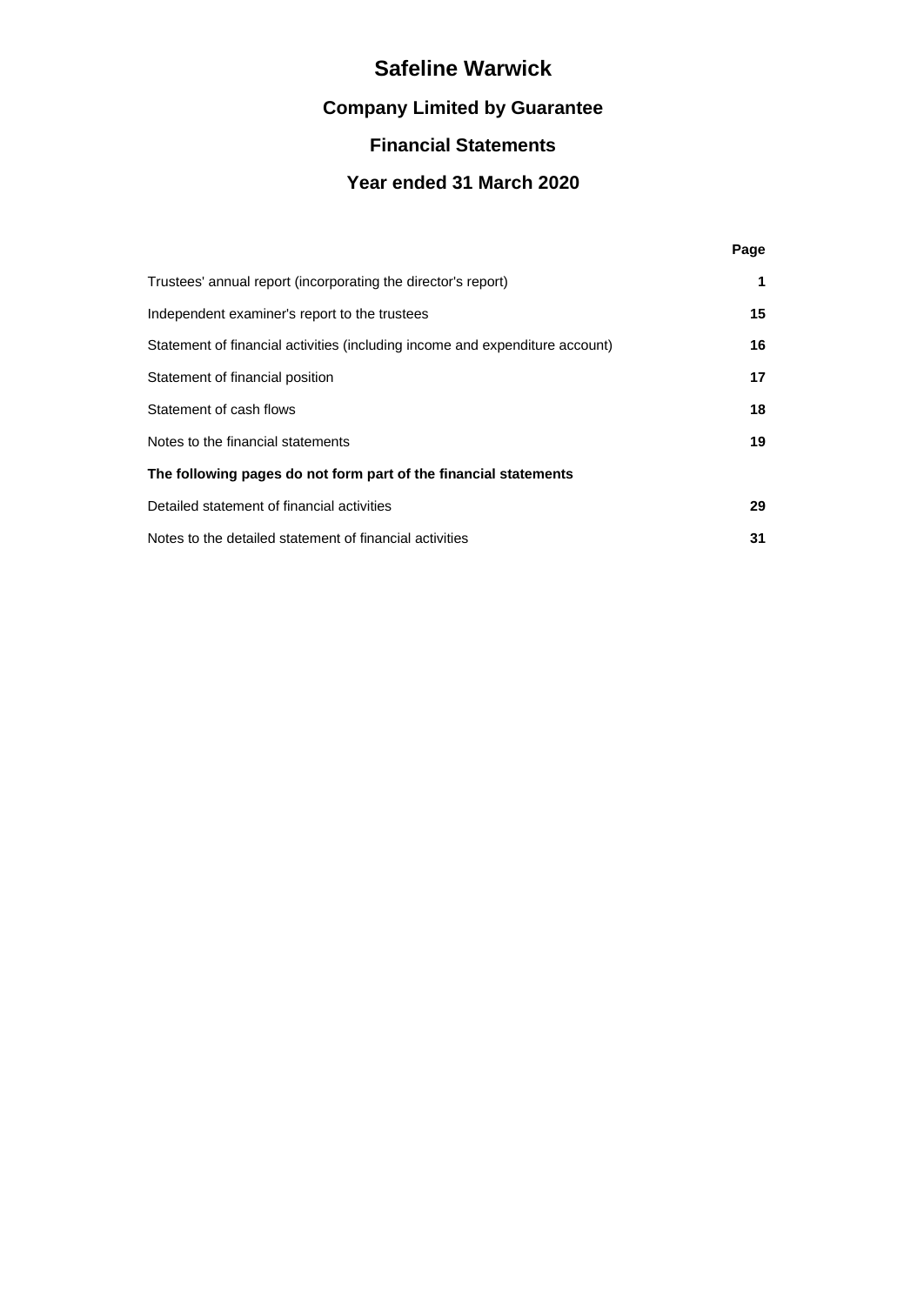### **Company Limited by Guarantee**

### **Trustees' Annual Report (Incorporating the Director's Report)**

### **Year ended 31 March 2020**

The trustees, who are also the directors for the purposes of company law, present their report and the unaudited financial statements of the charity for the year ended 31 March 2020.

#### **Chair's report**

Welcome to the Safeline Annual Report for 2019/20

In the last Annual Report I reported that I was honoured to have served as acting Chair since taking on the role in January 2019. That situation prevailed throughout 2019 and in January 2020 the Trustees formally elected me as their Chair. I mention this not as an act of self-aggrandisement but as an example of the care and due diligence applied by your Trustees in discharging their responsibilities to Safeline.

As mentioned last year, we had a major refresh of the Board in 2018 and I am delighted to report that throughout 2019/20 all Trustees, without exception, have demonstrated total commitment and enthusiastic support for the activities of Safeline. During the year we had six formal Board meetings and Trustees have attended a number of formal and informal events organised by Safeline as well as visiting offices and engaging with staff.

A feature of each Board meeting is a presentation by staff on key activities of the charity. This allows further engagement by Trustees and adds significantly to our understanding of the work being done by Safeline. We are able to witness the enthusiasm, passion, and dedication first-hand, which provides a great sense of the culture that prevails throughout the organisation. I believe I can say without fear of contradiction that this is appreciated by all and assists greatly in our discussions about the strategic direction and goals we set.

Working together as a team, with the benefit of a diverse range of skills, knowledge, and experience, we are well positioned to support the development of Safeline for future challenges. We are consistently impressed by the professional and caring approach demonstrated by both staff and volunteers, and the results they achieve in the community are impressive. The culture and values within the organisation are not determined from the top down but are endemic in those who work for us and with us, including the Trustees. Encouraging and maintaining such a culture is not easy and we must give credit to Neil Henderson and his senior team who work hard to sustain it, sometimes in the face of adversity.

For Trustees, the year has been one of rapid learning and consolidation. A diverse group of relative strangers have quickly transformed into a working team with a common objective. As we gain experience, we feel more confident to offer constructive challenge stemming from a shared vision of the potential of Safeline to grow and expand its activities to meet a demand that continues to grow dramatically. To this end we have been proactive in supporting the use of technology to provide innovative solutions to meeting that demand without losing the personal touch and quality of service offered. To do this requires resource and as with any charity, income is a key element.

Funding is a challenge for all charities and we are no exception. It is therefore to everyone's credit that once again we have generated, through hard work and persistence, another record level of income this year. This is not something that has happened by accident. Income generation is a cornerstone of our strategy for growth and Trustees have fully supported an investment in the recruitment and development of our fundraising team to raise the professionalism and effectiveness of this vital activity. Important as this has been through the year the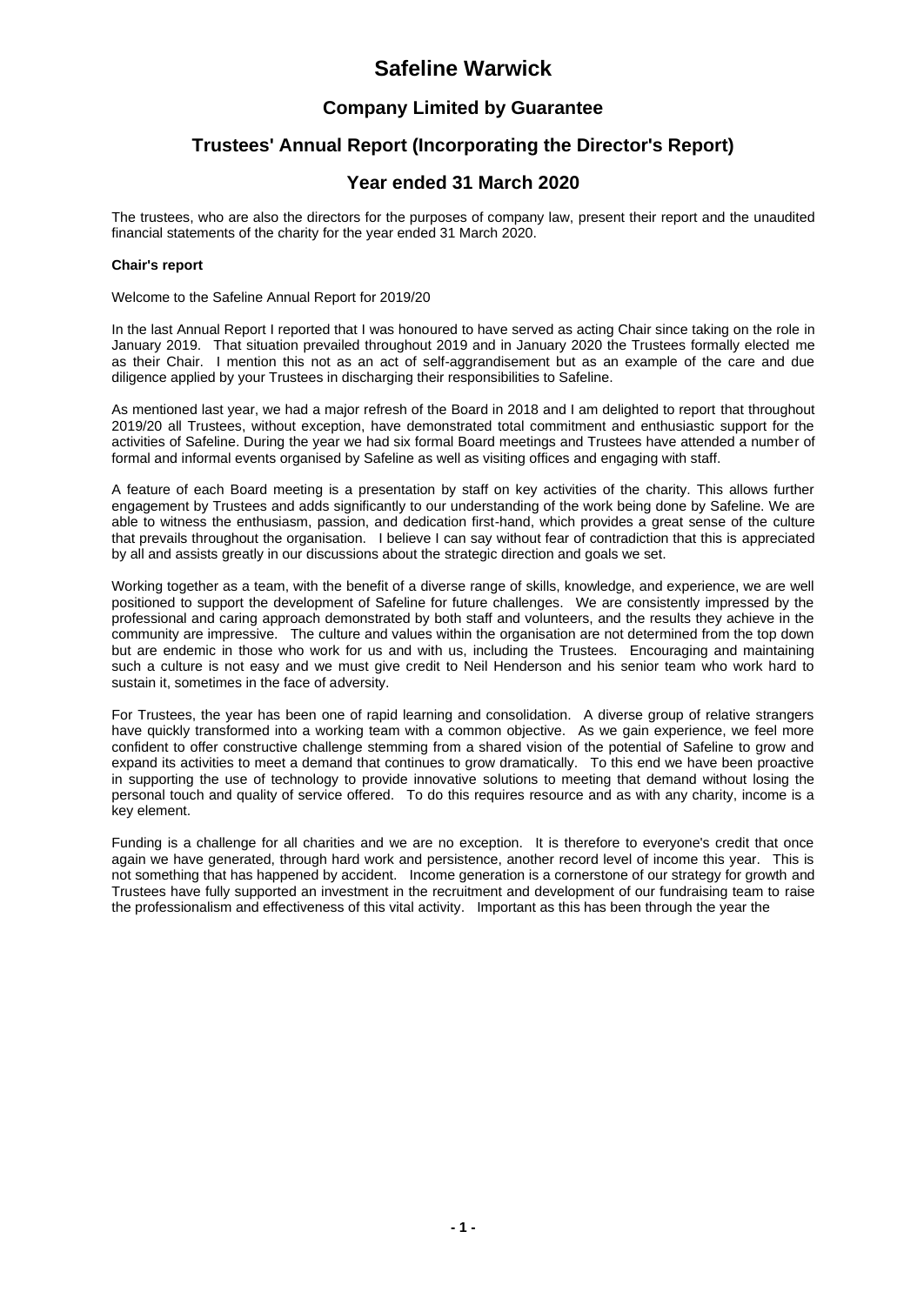## **Company Limited by Guarantee**

### **Trustees' Annual Report (Incorporating the Director's Report)** *(continued)*

### **Year ended 31 March 2020**

real value of this investment is being realised right now as we battle with the impact of Coronavirus.

As I write this report, we are ten months into a global pandemic, the like of which has never been experienced in living memory. Whilst we are only covering the first two months of the COVID 19 crisis in this report we must give credit to all staff and volunteers for the efforts they have made to adapt quickly to the challenge and maintain the services we offer in unprecedented circumstances. As yet we have no idea of the overall impact it will have on all our lives but we can be proud of the way we we have responded and provided support to vulnerable people who may otherwise feel totally isolated and cut off from any support.

As mentioned later in the CEO's report, the year saw the final phase of the previous three-year strategic plan. The Trustees, senior leadership team, staff and volunteers have all contributed to the discussions relating to the Strategic Plan for the next three years. However, despite the best of intentions the implementation of that strategic plan has been overtaken by the need to deal with the immediate issues of COVID. Discussions were well advanced on finalising our objectives and turning them into an action plan but progress on the fine tuning has been hampered by the requirement to focus on the immediate rather than long term. However, it has not been forgotten and discussions continue whilst the day to day activities remain flexible to cope with the changing landscape created by the pandemic. We continue to focus on our vision to ensure that ''Everyone affected by or at risk of sexual abuse and rape feels supported and empowered''

Later in this report you will read some of the detail of our activities during the year and will be able to make your own assessment of how successful the year has been. What is clear is that the demand for the services we offer and the way they are delivered is changing. Safeline has been quick to identify this trend and has responded not only to support those in our immediate geographical area but in ways that allow us to reach out to those who have not been able to access our services in the past. It is to everyone's credit that we have been swift to respond to this change and develop and deliver new ways to enable more people to access the support we offer. We are extremely proud of this achievement but, as Trustees, we are also aware that the growth needs to be conducted in a controlled way that does not impact negatively on the organisation and our people. This is a key element in our deliberations of our future strategy.

Finally, may I thank everyone who has contributed to the success of Safeline throughout the year. It is a year in which we celebrated 25 years of continuous development of the services we offer to a growing number of victims/survivors. We have come a long way since those early days of operating out of a spare bedroom at the home of our founder Di Shoreman, who we acknowledged by her appointment as Honorary President. Twenty five years ago I doubt Di could have foreseen the growth and success of of Safeline and I will end my report by assuring Di and everyone else associated with Safeline that the Trustees will continue to give our full support and commitment in the coming year and beyond.

Eric Hogg, Chair, Safeline.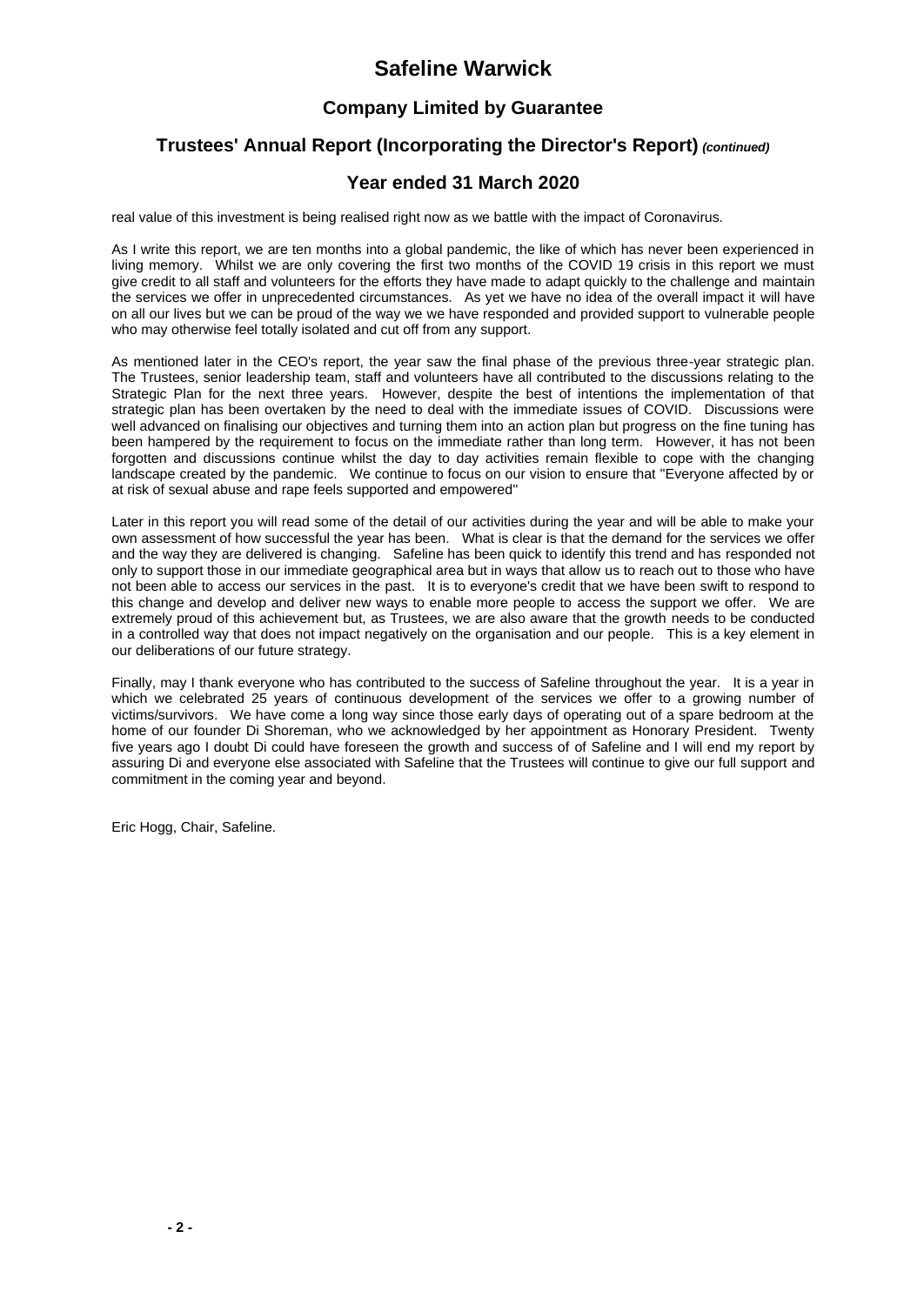# **Company Limited by Guarantee**

# **Trustees' Annual Report (Incorporating the Director's Report)** *(continued)*

## **Year ended 31 March 2020**

### **Reference and administrative details**

| Safeline Warwick                                                                                                       |                  |
|------------------------------------------------------------------------------------------------------------------------|------------------|
| 1070854                                                                                                                |                  |
| 03529271                                                                                                               |                  |
| 6 New Street<br>Warwick<br>CV34 4RX                                                                                    |                  |
|                                                                                                                        |                  |
| L Ward<br>L J Scott OBE<br>C F Hodges<br>M E T Davies<br>E Hogg - Chair<br>R Jenkinson<br><b>B</b> Mistry<br>S Thurlow |                  |
| 8 Jury Street<br>Warwick<br><b>CV34 4EW</b>                                                                            | <b>FCCA</b>      |
|                                                                                                                        | Jonathan Cousins |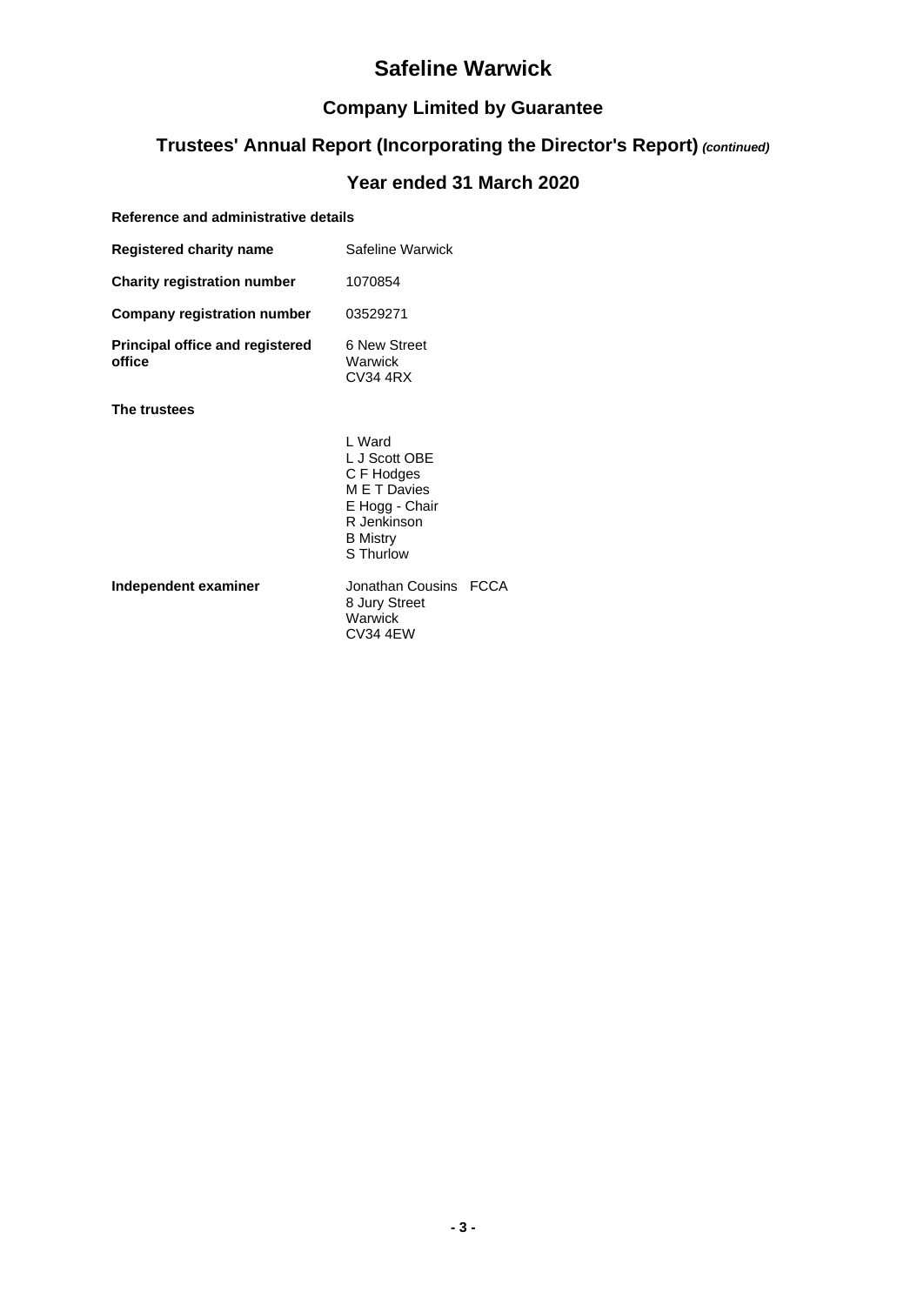### **Company Limited by Guarantee**

### **Trustees' Annual Report (Incorporating the Director's Report)** *(continued)*

#### **Year ended 31 March 2020**

#### **Structure, governance and management**

Governing Document:

Safeline was established in 1994. It became a Company Limited by Guarantee on 17th March 1998 and a Registered Charity on 4th August 1998. As a charitable company it has Memorandum and Articles of Association as its governing document. These were amended in 2001 and 2007. On 25th November 2010 these were updated with Trustee names on them. The Memorandum and Articles of Association established Safeline objects and powers.

Recruitment and Appointment of Management Committee:

Trustees of the Charity are also Company Directors and under the company's Articles are known as members of the Board. Under requirements of the Memorandum and Articles, members of the Board serve for an annual period and retire by rotation at each Annual General Meeting.

Due to the nature of the charity's work, the Board members seek to ensure that the needs of people affected by sexual abuse are appropriately reflected through the diversity of the trustee board such as recruiting survivors of abuse, expert clinicians, prevention experts and appropriate professional skills such as marketing, fundraising finance and change management expertise. Potential Board members are required to provide a list of their skills and have references taken up prior to appointment. They are then co-opted onto the Board until the next Annual General Meeting formally elects them.

#### Trustees Induction and Training:

New Trustees are given a detailed Safeline induction by the Chair, other Trustees, the Chief Executive and Safeline staff and are issued with a Trustee Handbook that outlines the vision, mission and values of the organisation as well as what it means to be a trustee with roles and responsibilities highlighted.

#### Organisational Structure:

Safeline has a provision for a maximum of ten Trustees and the Board meets at least six times a year. Trustees are responsible for the effective governance of the charity, ensuring it achieves its charitable objectives, as well as maintaining high legal and ethical standards in the eyes of its service users, regulatory bodies and the wider community.

Trustees delegate the day-to-day operational management of Safeline to the Chief Executive (Neil Henderson) to ensure anyone supported by the charity receives the best possible support available.

#### Risk Management:

Trustees regularly review major risks to which the charity is exposed, and the mitigating actions designed to effectively manage these risks. External funding risks are reduced by investing in fundraising resource to grow and diversify its income and increase the proportion of unrestricted funds. Internal risks are minimised by the reviewing and updating internal policies and procedures and ensuring these are consistently deployed and complied with across all aspects of the charity.

#### Public Benefit Test:

As part of the updated Charities Act 2006 all charities need to promote and show how public benefit is being addressed. All activities are undertaken to further the charity's purposes for the public benefit; Trustees have had regard to the Charity Commission's guidance on public benefit. Safeline aims to protect and support anyone at risk of sexual abuse and support those already affected. Services include free and timely counselling (face-to-face, by phone and online), creative therapies, a free telephone and online service, prevention projects and one to one support for vulnerable children and young people, support for anyone wanting to report their abuse to the police and pursue it through the criminal justice process and training for parents and professionals who want to protect people affected by sexual abuse.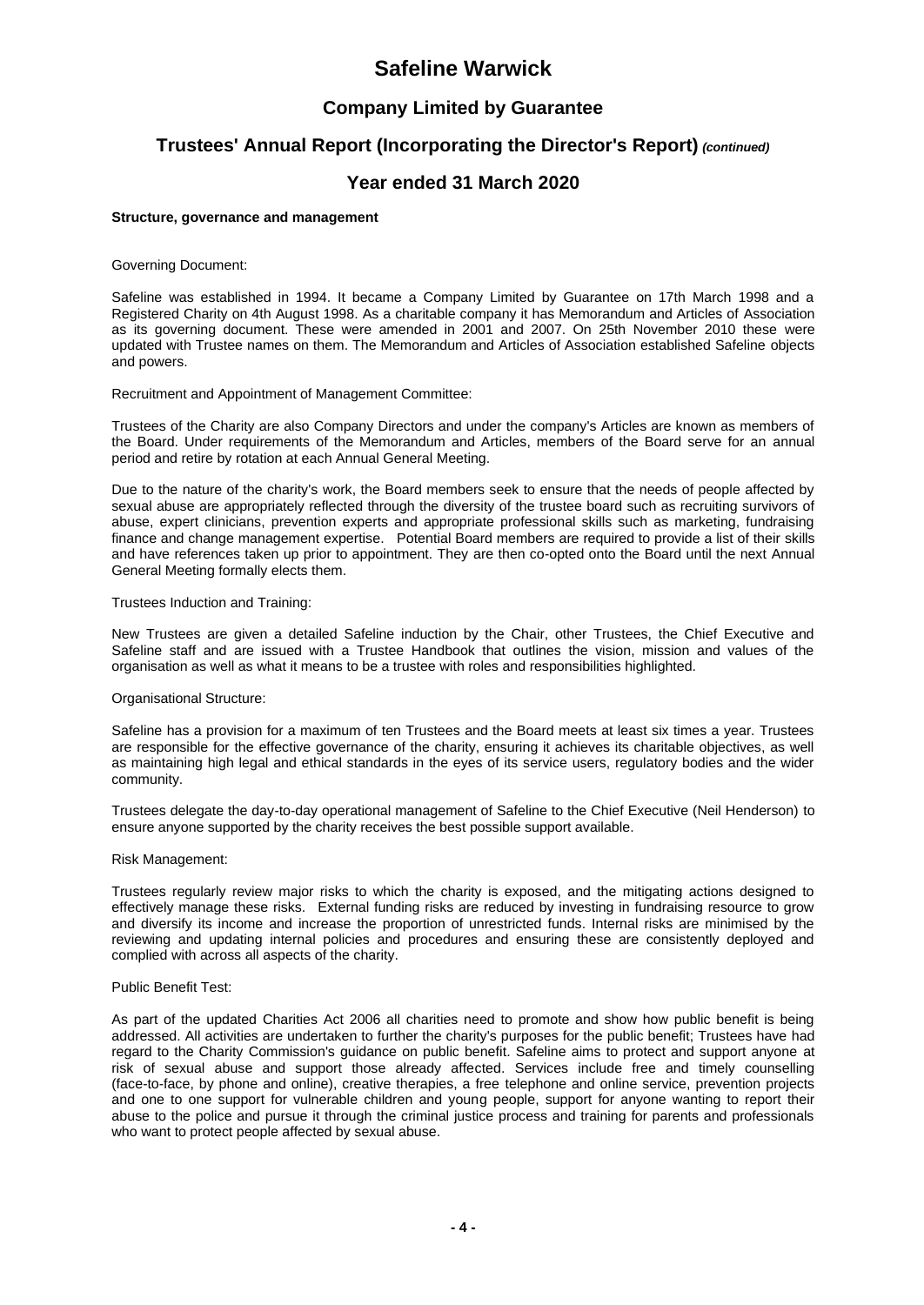### **Company Limited by Guarantee**

### **Trustees' Annual Report (Incorporating the Director's Report)** *(continued)*

#### **Year ended 31 March 2020**

#### **Objectives and activities**

The charitable objectives are:

To help prevent sexual abuse, rape and sexual exploitation and to promote and protect the good health of survivors throughout England and Wales by providing qualified Counsellors, Psychotherapists, Creative therapists, ISVAs, Early Intervention coordinators, Emotional Support Advisors and general Support staff to advise and support them to cope and recover to move beyond their unwanted sexual experiences.

The charity also works to increase awareness and promote understanding of the importance of Early Intervention initiatives and the effects of sexual abuse on survivors in society through training, education and working in partnership with community organisations and statutory services.

Safeline's vision is that:

''Everyone affected by or at risk of sexual abuse and rape feels supported and empowered''

The main activities of the charity are:

- To help prevent sexual abuse, rape, and sexual exploitation and to promote and protect the good health of all survivors throughout England and Wales.

- To provide evidence based early intervention and therapeutic support services to all survivors of sexual abuse, rape, and sexual exploitation throughout England and Wales.

- To provide qualified Counsellors, Psychotherapists, Creative therapists, ISVAs, Early Intervention coordinators, Emotional Support Advisors and general Support staff to support and advise anyone at risk of or affected by sexual abuse, rape and sexual exploitation throughout England and Wales; on how to cope with and move beyond their unwanted sexual experiences.

- To provide education, training and awareness raising campaigns around the issue of the sexual abuse, rape, and sexual exploitation of people of all ages and backgrounds and continue to learn from our work and respond effectively to new knowledge and identified needs.

#### **Strategic report**

The following sections for achievements and performance and financial review form the strategic report of the charity.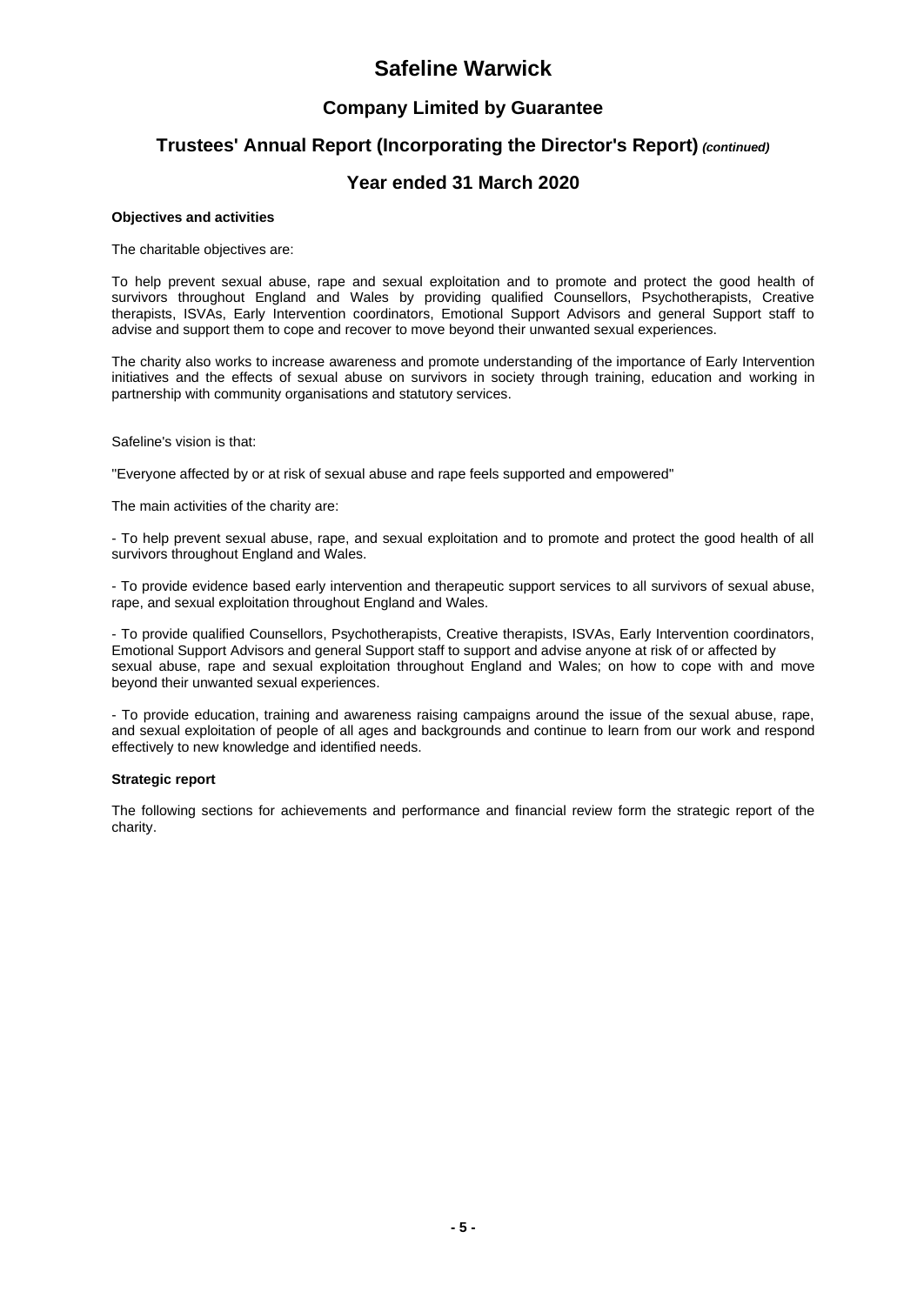### **Company Limited by Guarantee**

### **Trustees' Annual Report (Incorporating the Director's Report)** *(continued)*

#### **Year ended 31 March 2020**

#### **Achievements and performance**

2019/20 has been another very successful year for Safeline but as we review the achievements of the last 12-months, we need to acknowledge that the world is in the middle of a global pandemic of enormous proportions that was unexpected but is likely to have devastating and long-lasting consequences for everyone. COVID not only affects people's physical health, it also impacts their mental wellbeing, education, social interaction, human connectivity, and lifestyles and will undoubtedly reshape our future.

It is already clear that COVID will have a devastating impact on the client group we support: it has heightened stress and anxiety for many survivors, their family and friends and many are finding themselves in situations that could threaten both their emotional and physical health. COVID will undoubtedly dominate 2020/21; it creates financial risk for the charity and maintaining support to a client group who needs it more than ever will be challenging. However, we are a resilient organisation and I am confident we will successfully deal with it.

2019/20 was the last year of our strategic plan, so it is a good time to reflect on the progress we have made over the last 3-years.

Our strategy has been to create a 'One Stop Shop' approach for the people we support by providing them with a comprehensive range of high-quality interventions under one roof that caters for all their needs and that they can access in the way they want, (face to face or remotely).

Safeline is an inclusive organisation and supports everyone aged 3 and above with counselling and psychotherapy, group work and creative therapies, (art, play, drama, narrative), Advocacy support, (ISVA/CHISVA), emotional and practical support and Prevention/Early intervention services for children and young people. Support can be accessed face to face or by telephone or online, (text, email, live chat) and the majority of services have been independently accredited against recognised quality standards.

The reach, breadth, and depth of Safeline's work has been completely transformed over the period of the strategic plan. In 2016, Safeline supported approximately 400 people, all of them based in Warwickshire, all of them received face-to-face support, and almost all of them were survivors of sexual abuse. In 2019, we supported an estimated 10,000 people, only 20% of these were based in Warwickshire, 80%, were supported remotely throughout England and Wales, and we are now working with a significant number of people to help prevent sexual abuse as well as supporting increased numbers of survivors of abuse

COVID is already beginning to highlight the benefits of Safeline's strategy and its early adoption of technology to provide survivors with access to Telephone and Online therapeutic support. No matter what restrictions the pandemic might create for people, we will be able to support them.

Face to Face support

Although Face to Face services now only account for 20% of all Safeline clients, these services remain at the very core of our charity and are a vital source of support to the increasing numbers of survivors who want to use them.

Demand for face to face support in 2019/20 increased by 20% compared to the previous year. High-profile news stories and TV drama storylines about sexual abuse, increased awareness raising activities to promote Safeline services, new referral pathways, new service developments and the fact our services have been independently accredited as meeting best practice quality standards, encouraged more people to use these services.

We have now had five consecutive years of growth for these services which in a sector that is recognised as being under-funded presents significant challenges for us. For example, we now have a waiting list for our face to face counselling service that averages 60 days. Because of our 'One Stop Service', approach, we are able to offer other support whilst the client is on the waiting list that helps keeps them safe.

However, year on year growth is making it increasingly difficult for us to reduce waiting times and so much of the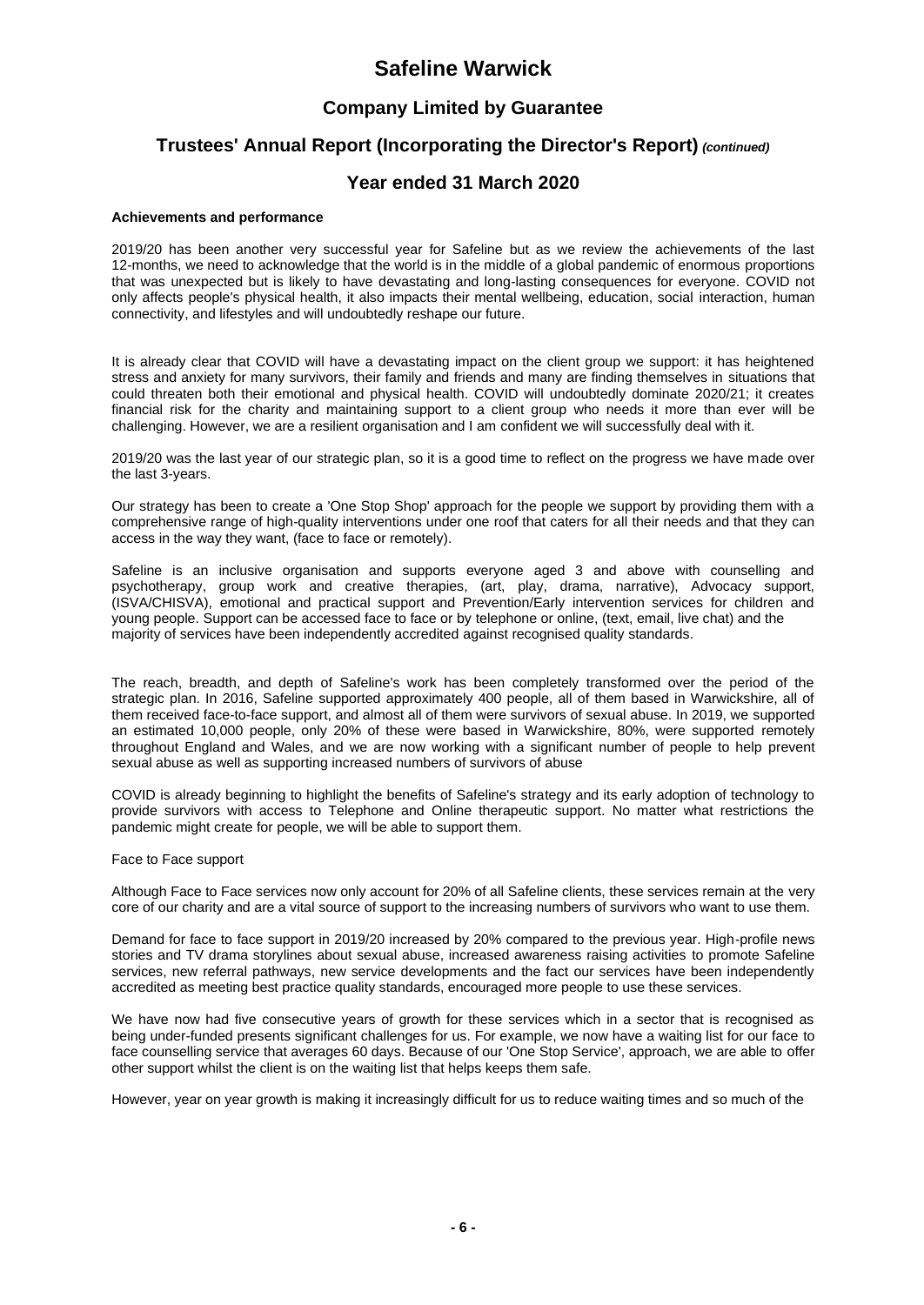### **Company Limited by Guarantee**

### **Trustees' Annual Report (Incorporating the Director's Report)** *(continued)*

#### **Year ended 31 March 2020**

focus this year has been on trying to identify solutions that best supports clients in these challenging circumstances.

Despite the growth in demand for face to face support, we managed to avoid waiting lists for our Independent Sexual Violence Advisor,(ISVA) service, we continued to accept referrals for support for all face to face services, continued to offer long-term support to everyone we worked with and we delivered exceptional outcomes for our clients. For those clients that provided feedback, 98% of them rated Safeline as 'very good or excellent' at meeting their needs for support.

To build capacity to support more clients and reduce waiting times, we recruited three counsellors for our Stratford Upon Avon office, (referrals in the town, grew by 53% in the last 12-months), and recruited nine student volunteer counsellors, who successfully completed our bespoke OCN accredited training, 'Working with Survivors of Sexual Abuse' to enable them to support survivors throughout Warwickshire.

To meet the increased demand for our ISVA service, (referrals grew by 40% in 2019/20), maintain high-quality support and protect the wellbeing of our staff, (avoiding excessive caseloads), we recruited a new full-time ISVA and a part-time ISVA. We also recruited a 4-day a week ISVA administrator who provides critical admin support to the ISVA's which maximises the time they spend supporting clients. We estimate the administrator role has increased the capacity of our ISVA's by 50%.

We continued to develop our 'One Stop Shop' approach by introducing new services and new sources of support. For example, we introduced a new Art therapy support group for survivors and partnered with a national legal firm to provide ISVA clients with access to Professional legal advice on such things as compensation claims. We also trained our counsellors to be able to support survivors with a wide range of specific needs, such as dementia, and clients from a wide range of ethnic backgrounds. Safeline is fully committed to equal access and equal outcomes for all survivors of sexual abuse and we established a partnership with Imran Manzoor from the 'Breaking the Silence' charity in Bradford, a charity which supports Asian male survivors, to help us achieve that.

We continued to develop our referral pathways to make access to our face to face services easier, quicker, and safer. We created new referral pathways with the Mental Health Intervention for School Children, (MHISC), which has led to a 65% increase in vulnerable children and young people accessing our counselling services. We also worked with the South Warwickshire CCG, who gave us access to 33 GP's who now all refer to us.

We also developed and improved existing referral pathways. We refreshed our literature to ensure referral agencies were aware of the full range of services we provide and we trained key agencies such as Warwickshire Police and Warwickshire Foster carers, to ensure they were fully aware of the support that was available and how it could be accessed.

We also started the development of the UK's first mobile app that will enable victims of sexual violence crimes in Warwickshire to access an ISVA, who can offer independent, specialist practical and emotional support, quickly, easily, discreetly, and safely; referral agencies will also be able to use the App to make referrals. The app is being developed by Safeline, in partnership with Red C, who is undertaking the development work free of charge.

#### Telephone and Online Services

Safeline's National male Helpline and Online Support service, its National telephone and online counselling service and its Warwickshire residents Helpline, continued to fulfil a critical need for so many victims of sexual abuse and rape. It offers a highly effective, efficient, accessible, professional alternative to other types of therapeutic support currently available across England and Wales.

80% of all Safeline clients are now choosing to access support in this way, and demand is growing year on year as more victims/survivors become aware of its existence. The number of survivors accessing the National Telephone and online counselling service in 2019/20 grew by 47% compared to the previous year.

Many of the people that use these services, have in the past, been denied support from statutory services for having psychological needs deemed 'too complex' or they were unable to access specialist support because of a disability or other protected characteristics, lived remotely, some geographic areas lack specialist face to face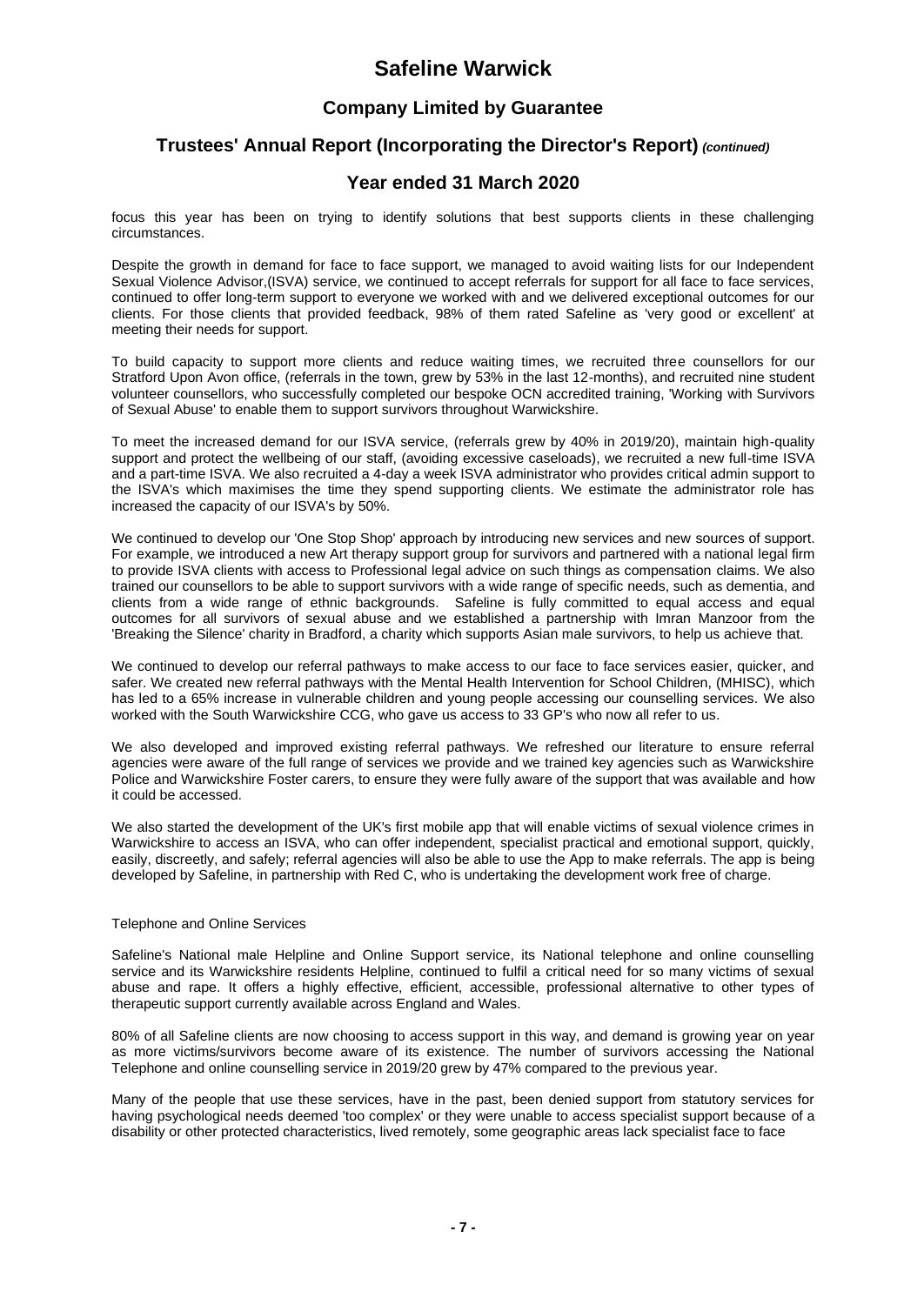## **Company Limited by Guarantee**

## **Trustees' Annual Report (Incorporating the Director's Report)** *(continued)*

### **Year ended 31 March 2020**

services or working times or costs prevented it.

The accessible nature of remote support is helping to remove these barriers. Our performance data clearly evidenced that marginalised groups, (e.g., people who describe themselves as having a disability, non-white British survivors), are now able to access specialist support as a direct result of Safeline providing this service. For example, 57% of all users during the year, described themselves as having one or more disabilities.

Our data also clearly demonstrated the effectiveness of this type of support. For example, our clinical evaluation tool, the Warwick, and Edinburgh Mental Wellbeing Scale demonstrated that Telephone and Online counselling clients achieve meaningful improvements in mental wellbeing, similar to those of Face to Face therapies and the average cost of a telephone and online counselling session was £22.30 compared with the costs of a Face to Face NHS IAPT session of between £99 and £177 (Muralikrishnan et et al., 2013). This data will help us create a compelling business case for continued/increased support in 2020/21.

Because demand for this type of support is growing exponentially, our telephone and online services are having to develop and adapt at a rapid rate. Demand for the National Male Helpline and Online Support Service is increasing year on year, but funding has remained constant. Because of this, we implemented several efficiency improvements to create additional capacity to help maintain/improve the quality of support provided and to facilitate increased numbers of new users. These changes resulted in in first-time answered call rate improving from 67% to 82%, 98% of all users stated they would positively recommend the service to others, and new callers have increased by 40%.

The National Male Helpline and Online Support Service also helped provide vital support to significant numbers of survivors following the biggest rape case in British legal history, that of Reynhard Sinaga. We also supported the Coronation Street and Archers male sexual abuse storylines. These high-profile events always create significant spikes in demand for support which we deal with.

We recruited, trained, and equipped, six new Telephone and Online counsellors to help meet the increased demand Telephone and counselling.

We published two original pieces of research based around the experiences and needs of male survivors of sexual abuse that will influence national policy and practice.

The most satisfying achievement of 2019/20 was when our Telephone and Online support services were awarded the independently accredited, Helplines Partnership quality standards. These are nationally recognised quality standards that define and accredits best practice in helpline work and demonstrate that we are effectively meeting the needs of service users, workers, funders, and everyone coming into contact with our helpline. As far we know, our telephone and online services are the only ones in the UK to have two quality Kite Marks. Prevention/Early Intervention Services

We continued to advocate for a greater focus on Early Intervention activities to try and rebalance the current culture of 'late reaction'. Safeline believes that many costly and damaging social problems in our communities are created because we are not giving children and young people the right type of support in their earliest years. Without that support, individuals who have adverse early childhood experiences can end up costing communities millions of pounds throughout their lifetime through trying to cope with their problems and behaviours. Our view is that investing in early intervention activities that give children the social and emotional bedrock they need to achieve and to pre-empt those problems, delivers significant societal and economic benefits.

More commissioning organisations recognised the importance of early intervention activities and funded our work in this area including, the National Lottery, Children in Need and the Warwickshire Police and Crime Commissionaire. Because of this, we were able to recruit 3 new staff and increase the number of vulnerable children supported by 74% compared to previous years.

We expanded our work in Primary schools where only 1 in 8 children who are sexually abused are identified by parents and professionals, (Children's Commissionaire 24th November 2015).More children were supported than planned and our evaluation frameworks demonstrated that our interventions had a very positive impact on the children's mental-health, behaviours and safety. Demand for this type of support now outweighs our capacity to deliver.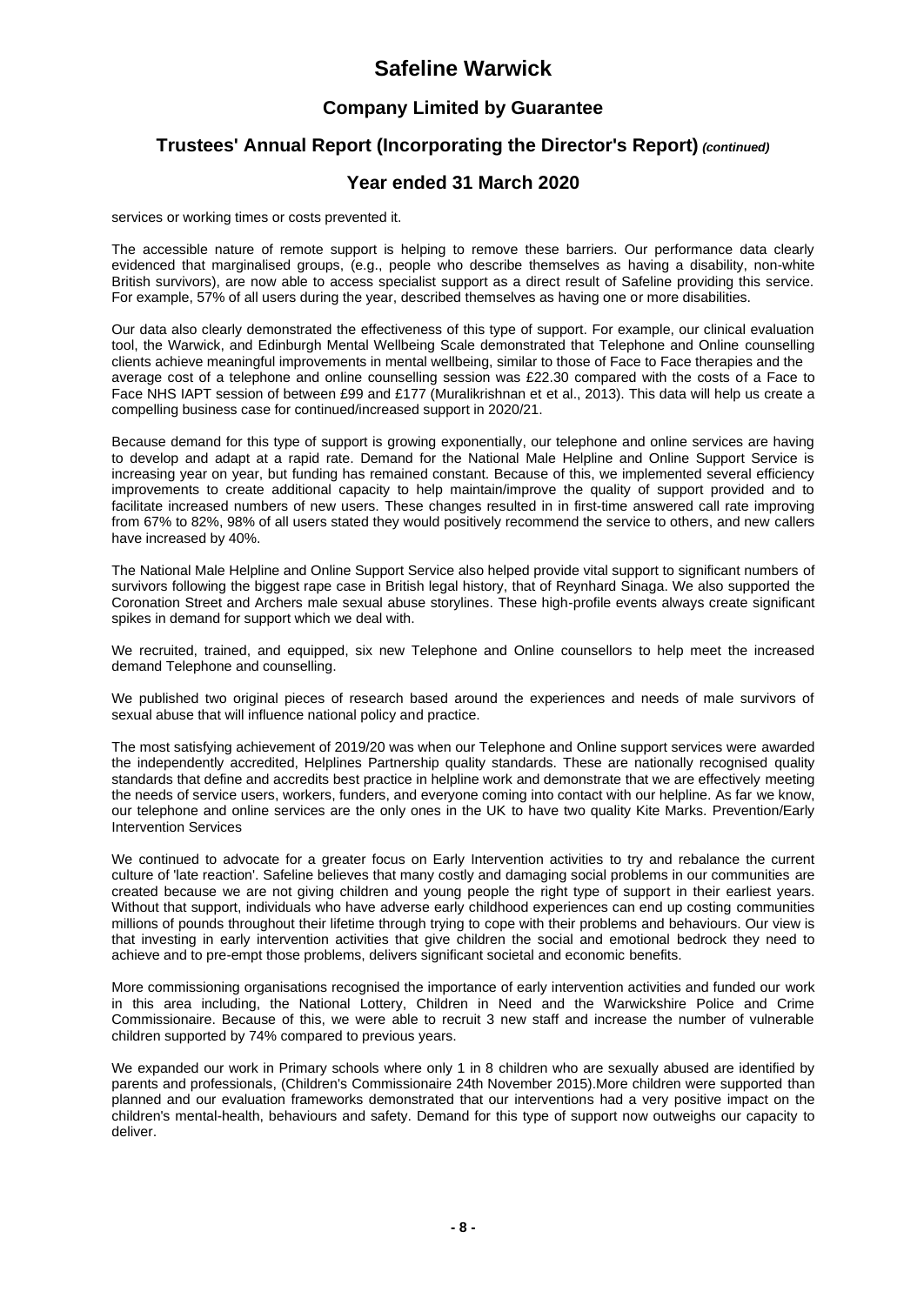### **Company Limited by Guarantee**

### **Trustees' Annual Report (Incorporating the Director's Report)** *(continued)*

#### **Year ended 31 March 2020**

Demand for our Early Intervention, Safer Relationships course increased dramatically during the year. In collaboration with secondary schools, we identified significant numbers of young people who were being groomed or were at risk of being groomed online and provided them with one to one support to give them the knowledge and skills they need to keep themselves safe. The number of schools we supported during the year grew by 25% compared to the previous year.

The children and young people we support, identified a need for a Peer Support Group. The group is aimed at 11-18-year old's who have suffered sexual abuse. It provides a safe place for young survivors to share their own lived experience, build their confidence and self-esteem, and develop skills to cope with the challenges they face. Evidence gathered from the group clearly indicates peer support improves mental wellbeing.

The charity was immensely proud when Cora-Laine Moynihan, a past user of Safeline's early intervention services and currently a Safeline student ambassador, was awarded the Diana Legacy Award, one of only 20 people in the world to receive this prestigious accolade. She was awarded it for dedicating the last five-year's to helping other young people cope and recover from the effects of abuse. Cora-Laine continues to promote and support the work Safeline does.

#### **Operations**

As in any organisation, our back-office operations are an essential part of the charity and critical to our success. Over the last 3-4 years, we have invested significantly in our back-office operation to help deliver our charitable aims and objectives: new IT and telephony systems to support our new remote services, additional staff and accommodation to support increased client numbers, admin posts to free up our experts to focus on supporting clients, improve the client experience and secure efficiency improvements, and investment in back-office staff training and development to increase their capabilities, professionalism, confidence and expertise. None of the achievements mentioned in this report, would have been possible without the input and support of this team.

To meet the increased demand for our services, we had to increase the size of our staff team by 40% compared to the previous year, all services had increased staff resource. The operations team, with the support of line-managers, led on all aspects of the recruitment, the process was seamless and to time, enabling us to meet our commitments to funders.

Increasing the staff team by 40% created challenging accommodation issues. Our existing premises needed to be adapted to safely accommodate not only a growing staff team, but a growing client base and we also had to ensure our premises remained conducive to supporting survivors of all ages and genders. This was successfully delivered across all 3 Safeline sites; in 2016, Safeline operated from one site. numbers.

We continued the development of our new data capture and reporting system that will help transform the performance of Safeline. Because of the complex and diverse nature of our services, we have had to develop a be-spoke system to meet all of our needs. In conjunction with our operations team, a supporter of Safeline provided pro-bono support to help them develop the system and connect us with database developers. The project is close to completion and having access to 'real time', detailed operational data will enable us to continually improve the performance of the charity and the services we provide.

The majority of Safeline staff are specialists so attracting and retaining experienced, high-quality, people within the organisation is a strategic imperative for us. Because of this, we commenced the development of a new employee strategy, that will help us attract, retain, develop, and motivate our employees. We completed an assessment to identify and understand current issues, engaged our people in developing solutions and have started implementing prioritised changes. Unsurprisingly, salaries were identified as a major risk to us attracting and retaining staff so Trustees agreed a new market benchmark and appropriate salary structure that recognised the contribution and ongoing loyalty from our staff. Almost all staff received a salary increase in 2019/20, the remainder will receive one in 2020/21. These increases add cost to the bottom line of the charity, however, the benefit of attracting/retaining experienced, specialist staff far outweighs the cost of high staff turnover and the loss of of experience and knowledge from the charity.

Income Generation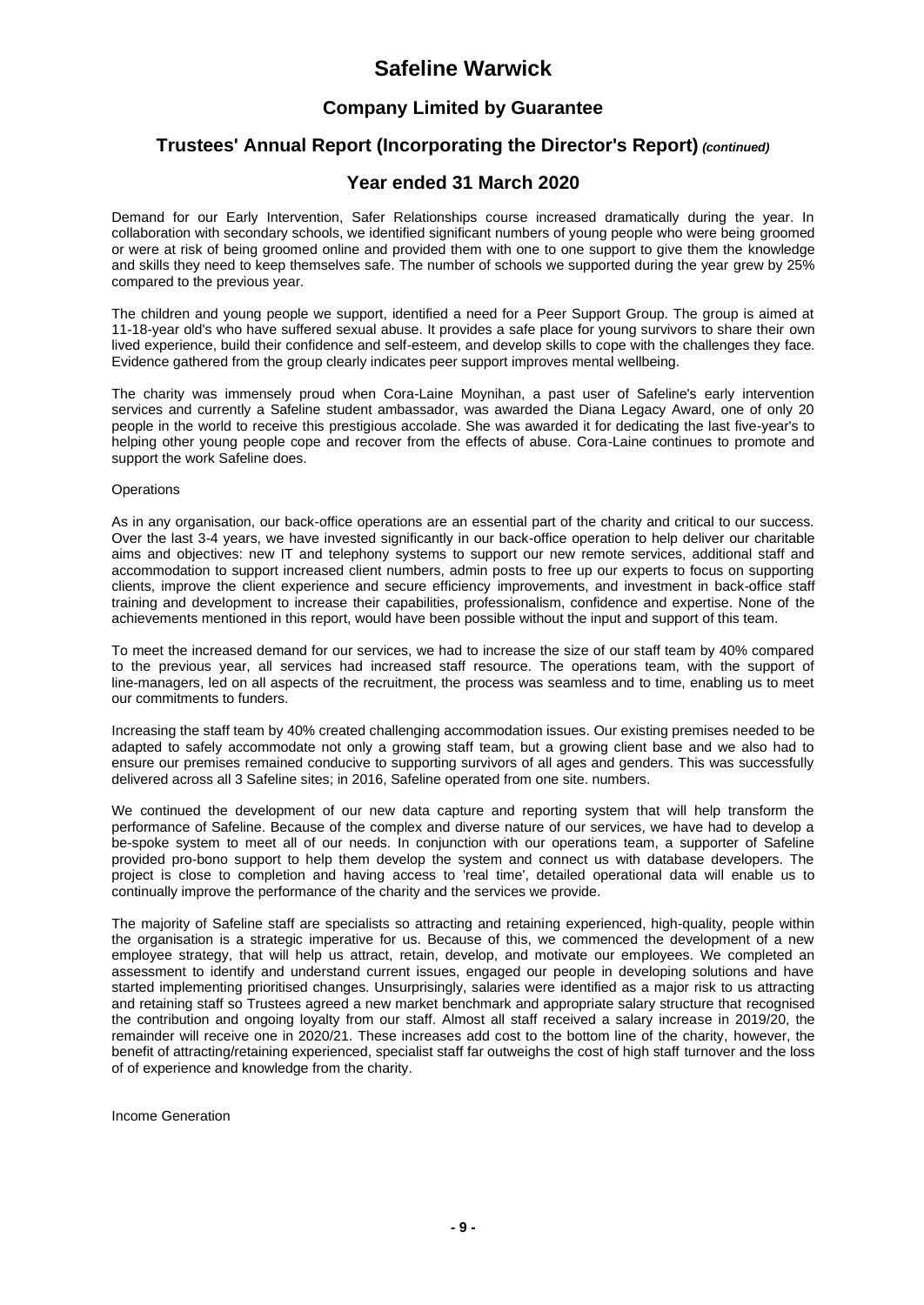### **Company Limited by Guarantee**

### **Trustees' Annual Report (Incorporating the Director's Report)** *(continued)*

### **Year ended 31 March 2020**

Income generation is critical to the financial resilience, sustainability, and development of the charity. It is also very important for our independence and that is why a major focus this year has been trying to increase the proportion of our funding generated from supporter donations. Being independent enables us to challenge policy makers and advocate in the very best interests of the people we support to drive change to better protect them.

Income generation within Safeline is a top priority and it receives, a high level of focus and support. As part of our strategic plan, we made the decision to invest in experienced fundraising resource to help generate more income to support our ambitions and resilience. That decision has generated a significant return on investment; income over the last 6-years has grown by 562%. During the year we implemented several initiatives designed to build on this track record of growth.

We refreshed our income strategy and clearly articulated our goals: Income growth, diversification away from high risk/high dependent funding, grow unrestricted income, target longer term funding, increase our win rate by targeting those funders whose goals are closely aligned to Safeline's.

We increased our income generation team capacity by 30% and recruited two new, highly experienced fundraisers who brought new skills and capabilities, (Marketing, PR, Social media and Community Fundraising) to the team and new, fresh ideas about how we could further improve our income generation.

We also recruited several fundraising volunteers who support our community fundraising and who have helped us increase unrestricted income from local events and groups. We have also attracted new individual supporters both in the UK and abroad. For example, we started working closely with a group of female tattoo artists who are trying to tackle sexual abuse within their sector. We are supporting them, with training and access to services and they are promoting the charity and raising funds for us. We We also connected with a talented female artist who has experienced abuse and whose art reflects her experiences. We are developing several exciting ideas that will hopefully come to fruition in 2020/21.

We have significantly improved our social media presence for both fundraising and awareness. We are now on YouTube, LinkedIn, Facebook, and Twitter. We created an Instagram account which has generated a substantial number of loyal followers who are actively following us and supporting/promoting/connecting us.

Warwickshire will always be very important to Safeline and we delivered some very notable achievements last year including, a sell-out fundraising event in Warwick Castle to celebrate our 25th Anniversary and our first ever Golf Day which will become an annual event. We increased awareness of Safeline in Stratford Upon Avon, by creating several corporate connections and running awareness events at the Further Education colleges. We developed strong relationships with all local major supermarkets for awareness raising and donations to fundraising events and established strong relationships with local news providers, TV, radio, and the press.

#### Strengthening the Sector

As Safeline grows and we listen to, support, and learn from large numbers of victims/survivors from many different backgrounds; as we continue to develop and extend our interventions, (local and National), which are evidence based and deliver effective, meaningful outcomes, it is creating opportunities to influence and inspire beyond what Safeline can achieve alone.

Safeline has started to play a greater role in helping to strengthen the sector by disseminating knowledge, and raising public awareness of the issue of sexual abuse and child sexual exploitation.

On 18 September 2019, the CEO of Safeline was invited to Downing Street to meet Robert Buckland, the Lord Chancellor and Priti Patel, the Home Secretary to discuss support for victims of crime. Safeline's CEO and Head of ISVA, met with the Solicitor General 23 October 2019 to discuss how the criminal justice system could better support the interests of victims.

Safeline has staff on various local and national forums such as the Warwickshire Sexual Abuse and Assault strategy Steering group and the recently formed Silver Command group, a government led group to support the needs of victims/survivors during COVID.

We also worked in close partnership with other survivor services to signpost male survivors to the National Male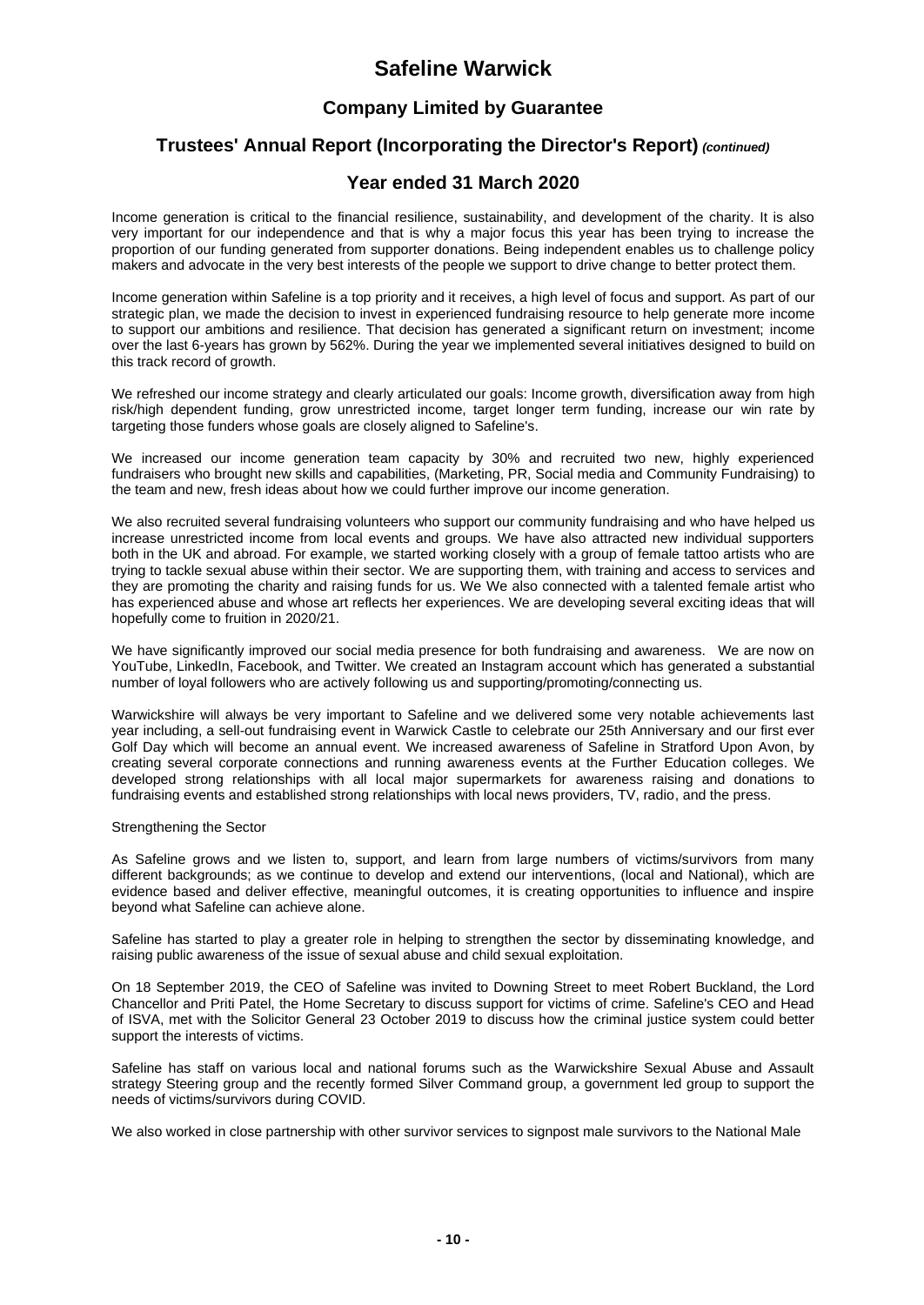### **Company Limited by Guarantee**

### **Trustees' Annual Report (Incorporating the Director's Report)** *(continued)*

#### **Year ended 31 March 2020**

Helpline and Online Support service, and through the formation of the Male Survivors Partnership (UK) ensure that there is a stronger, more collective national voice, available for male survivors to be heard and that duplication is kept to a minimum so public monies are spent responsibly and effectively.

In summary, I would like to thank everyone who has helped make 2019/20 an incredible year for Safeline. Our clients who help shape and influence everything we do, our amazing staff and volunteers whose commitment humbles me. Our Trustees for empowering us to be the best we can be and to our many funders and supporters who give us the resources and the support we need to make a difference to so many people's lives.

#### **Financial review**

#### Financial review

Income for the 2019/20 financial year was £980,994, compared to £960,130 the previous year, an increase of £20,864. This sustains the excellent progress made in growing income to sustain and develop the activities of the charity.

Charitable expenditure for the year was £929,813, compared to £816,547, the previous year; an increase of £113,266, (14%), the highest level of charitable expenditure the charity has ever incurred, which helped support increased investment in frontline services to support more clients and develop our services.

Income exceeded expenditure for the year ending 31 March 2020 by £51,181. Total funds carried forward now stands at £455,993 compared to £404,812 in 2018/19. Restricted funds increased from £271,783 to £313,825, an increase of £42,042, (15.4%) and Unrestricted funds increased from £133,029 to £142,168, an increase of £9,139, (7%).

#### Overall Financial Health

At the time of writing this report, Safeline's overall financial health is good. However, COVID will definitely have a negative impact our finances. At this stage, it is too early to assess what the full impact will be. We believe we will lose income, through cancelled fundraising events and reduced giving from individuals and organisations and competition for available funds will be much more competitive. We also anticipate that there could be an increase in demand for our services if people are asked to lockdown at home and schools close.

Given this scenario, we have already implemented several actions to try and mitigate the negative financial impact that does not undermine our ability to maintain support to our clients. Actions so far include, ceasing all non-essential spend, reviewing our financial controls to ensure they are fit for purpose, contacting funders to obtain assurance around current funding, submitting new bids to replace lost income and identifying alternative/creative ways to secure donations from individuals and organisations.

We go into COVID having delivered a very good financial performance in 2019/20, we have minimal creditors/liabilities and because we receive a significant proportion of our income in advance of any expenditure, our cash flow is healthy. That may help reduce the immediate pressure on us to take drastic action that could undermine the support we provide to clients. Our objective is to get through the 2020/21 financial year without making anyone redundant, maintaining our services and without having to use our unrestricted reserves.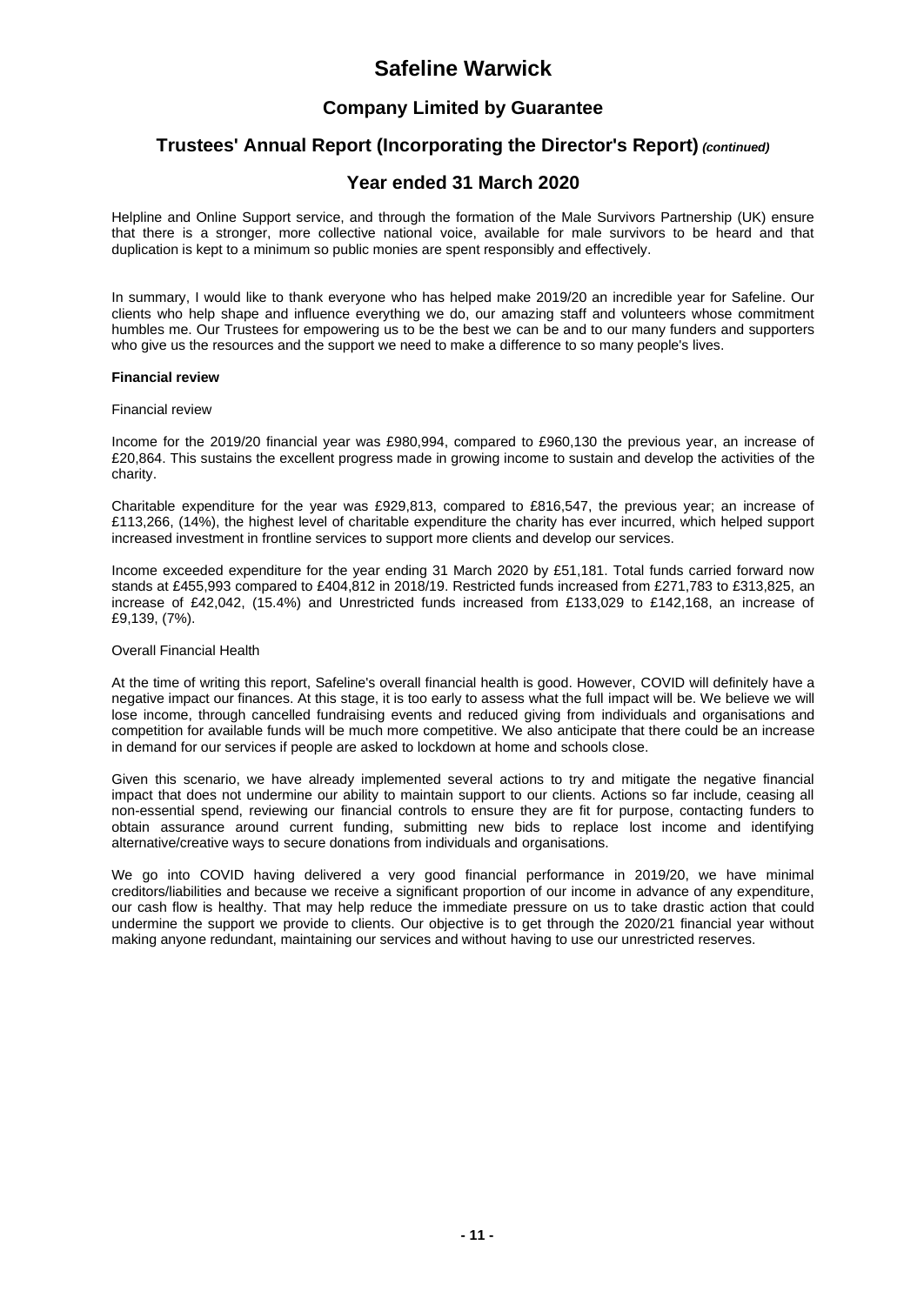### **Company Limited by Guarantee**

### **Trustees' Annual Report (Incorporating the Director's Report)** *(continued)*

#### **Year ended 31 March 2020**

#### **Financial review** *(continued)*

#### Reserves

Reserves are a critical part of Safeline's financial management and Trustees have adopted a policy that strikes a balance between tying up money unnecessarily, which limits the number of people we can support, and not having sufficient funds, which affects our ability to meet our liabilities in the event of a financial crisis.

It is good financial/governance practice that any level of reserves should reflect the individual circumstances of the charity. In determining the level of reserves for Safeline, Trustees considered the following factors:

- Limited liabilities: Despite significant growth in both income and expenditure, the level of liability in the event of insolvency or a major reduction in funding is considered to be relatively small and constant. The main liabilities are rent on premises and limited redundancy costs. The senior management team have recently reviewed what the maximum exposure might be and estimate that to be no more than £100,000.

- Cash flow: Safeline has always had a very good working capital position because a significant proportion of its income is received in advance of any expenditure and robust procedures exist to manage its cash. Therefore, there are very few troughs in the charity's cash flow.

- The nature of the funds: Considerations here include the source of funding, length of funding, how secure it is, and the level of unrestricted funds which can be spent on any purpose of the charity or used as reserves.

- Future spending plans: The need to fund unfunded posts, potential new services

- Financial controls: How effective are the internal financial controls?

This approach to managing reserves has been very effective for several years now and based on consideration of all the above factors, Trustees believe the level of reserves should be within the range of £110,000 and £150,000. Our current level of unrestricted reserves is £142,168, well within the target range.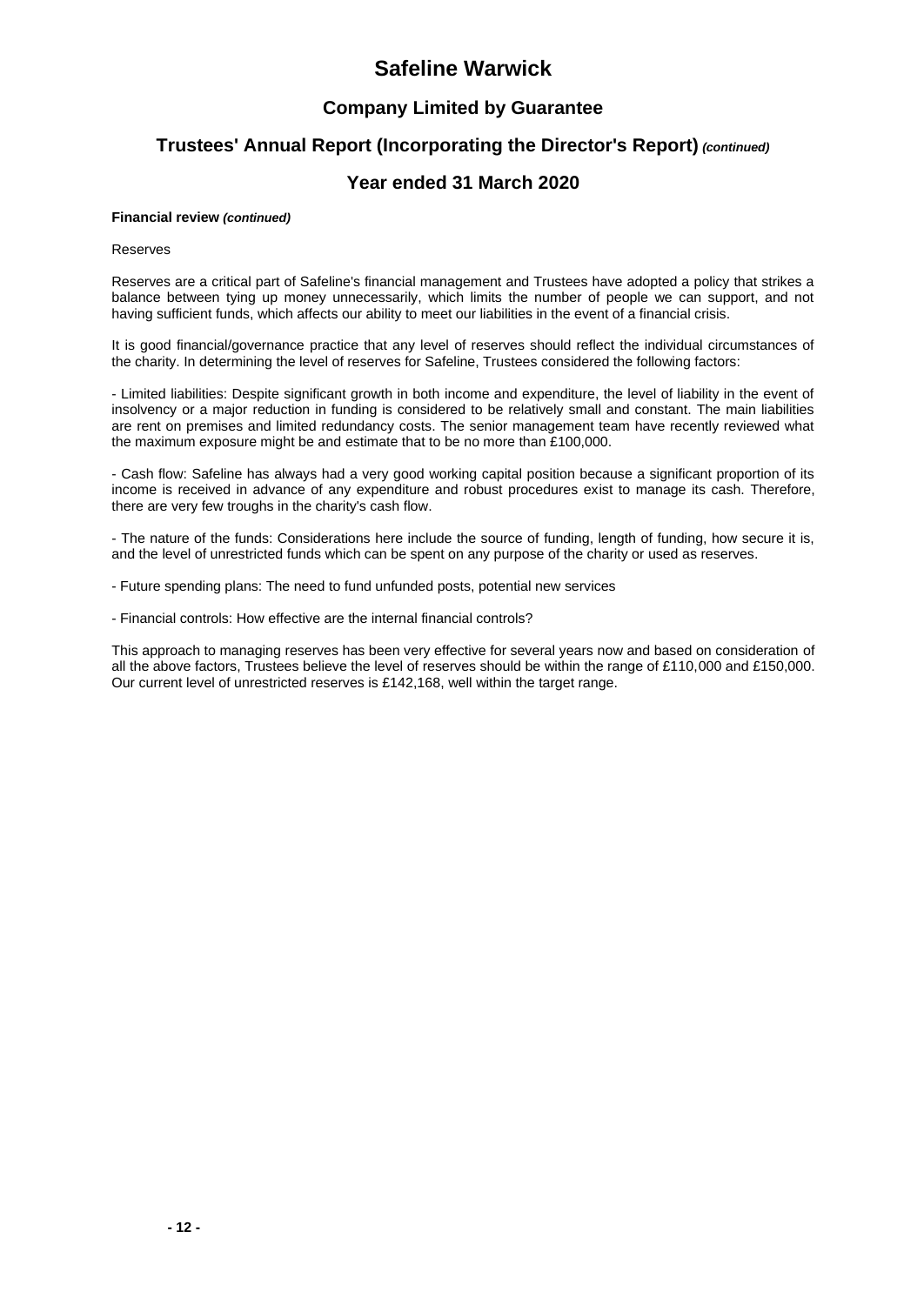## **Company Limited by Guarantee**

## **Trustees' Annual Report (Incorporating the Director's Report)** *(continued)*

### **Year ended 31 March 2020**

#### **Plans for future periods**

Based on our experience of COVID so far, we believe the pandemic will dominate everyone's lives in 2020/21. Our two main objectives will be to emerge from the crisis financially secure and to ensure continued support for a client group who have been disproportionately affected by the pandemic. We will only achieve these objectives with the full support of our staff, volunteers, and Trustees and so leading and supporting our people will be a key priority over the next 12-months and potentially beyond.

The last few years have demonstrated the importance of having a clear vision, and strategic plan that focuses our energies and resources, sets priorities and common goals, and delivers intended outcomes/results, and so irrespective of COVID and its impact, we will find the time to continue the development of our new strategic plan. The plan is well advanced and we believe investing time now to finalise it will provide the organisation with a clear direction as it emerges from the chaos of the pandemic.

The strategic goals we are working towards include:

- Protecting and supporting 15,000 people a year in various ways who have been affected by or are at risk from sexual abuse and rape or who have a role to play in supporting people who have been affected

- Generating £1.5m of sustainable income from a diverse range of sources to provide the necessary resources to support our ambitions.

- Effectively attracting, engaging, developing, motivating, and retaining our staff and volunteers to help us deliver our aims and objectives.

- Becoming a UK specialist sexual violence training organisation.

- Ensuring equitable access and equitable outcomes for all victims/survivors.
- A recognised provider of Prevention and Early Intervention services throughout England and Wales.

- Collaborating with trusted, like-minded organisations who can help add value to Safeline by improving/expanding our value propositions, develop/strengthen propositions, or help us be more efficient.

- Recognised for having a strong brand reputation that positions Safeline as a leader in its field and builds loyalty amongst our users and supporters.

- Extending our 'One Stop Shop' approach by developing new, high-quality, services that are driven by victim/survivor need, and meet all their needs for support.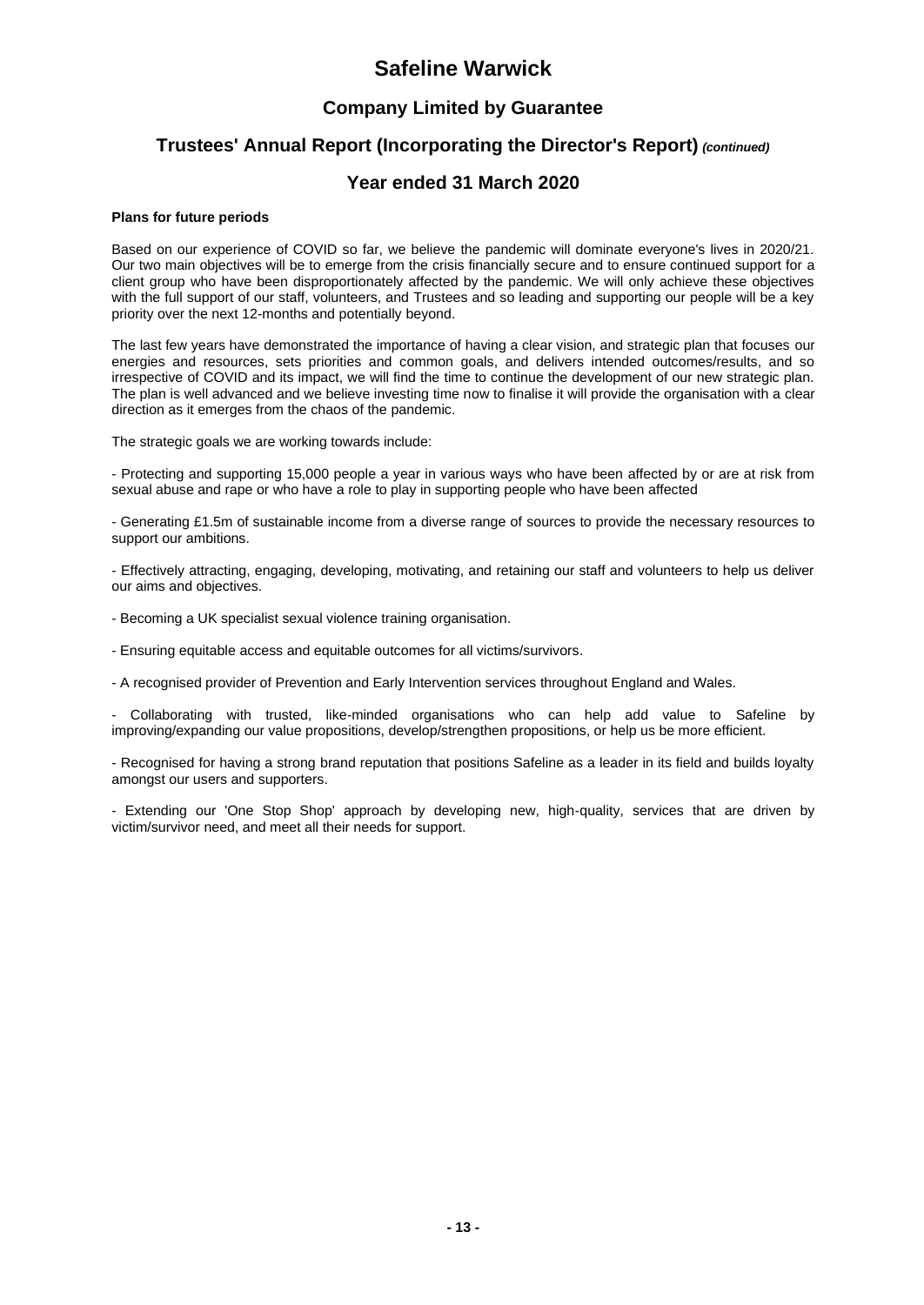## **Company Limited by Guarantee**

## **Trustees' Annual Report (Incorporating the Director's Report)** *(continued)*

### **Year ended 31 March 2020**

#### **Qualifying indemnity provision**

During the year the Charity took out Trustees Indemnity insurance.

#### **Trustees Responsibilities**

The trustees, who are also directors for the purposes of company law, are responsible for preparing the trustees' report and the financial statements in accordance with applicable law and United Kingdom Accounting Standards (United Kingdom Generally Accepted Accounting Practice).

Company law requires the charity trustees to prepare financial statements for each year which give a true and fair view of the state of affairs of the charitable company and the incoming resources and application of resources, including the income and expenditure, for that period.

In preparing these financial statements, the trustees are required to:

- select suitable accounting policies and then apply them consistently;
- observe the methods and principles in the applicable Charities SORP;
- make judgments and accounting estimates that are reasonable and prudent;

 prepare the financial statements on the going concern basis unless it is inappropriate to presume that the charity will continue in business.

The trustees are responsible for keeping adequate accounting records that are sufficient to show and explain the charity's transactions and disclose with reasonable accuracy at any time the financial position of the charity and enable them to ensure that the financial statements comply with the Companies Act 2006. They are also responsible for safeguarding the assets of the charity and hence for taking reasonable steps for the prevention and detection of fraud and other irregularities.

The trustees' annual report and the strategic report were approved on 21 December 2020 and signed on behalf of the board of trustees by:

E Hogg - Chair

**Trustee**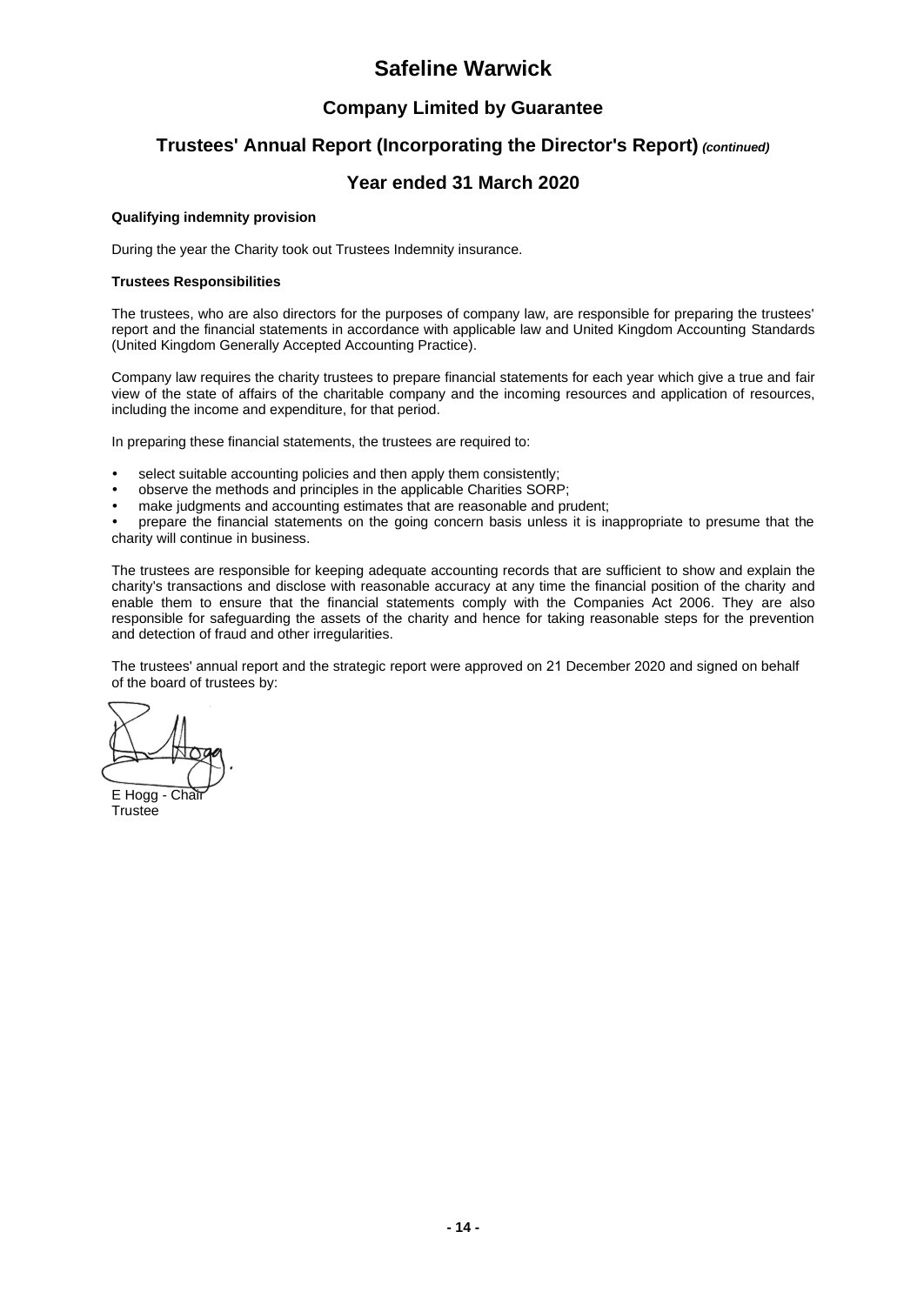## **Company Limited by Guarantee**

### **Statement of Financial Activities (including income and expenditure account)**

### **Year ended 31 March 2020**

|                                                                                       |             |                       | 2020       |                    | 2019                    |
|---------------------------------------------------------------------------------------|-------------|-----------------------|------------|--------------------|-------------------------|
|                                                                                       |             | Unrestricted<br>funds | Restricted | <b>Total funds</b> |                         |
|                                                                                       | <b>Note</b> | £                     | funds<br>£ | £                  | <b>Total funds</b><br>£ |
| Income and endowments                                                                 |             |                       |            |                    |                         |
| Donations and legacies                                                                | 5           | 191,542               | 721,275    | 912,817            | 903,914                 |
| Other trading activities                                                              | 6           | 63,095                | 1,896      | 64,990             | 54,769                  |
| Investment income                                                                     | 7           | 1,674                 |            | 1,674              | 1,447                   |
| Other income                                                                          | 8           | 1,513                 |            | 1,513              |                         |
| <b>Total income</b>                                                                   |             | 257,824               | 723,171    | 980,994            | 960,130                 |
| <b>Expenditure</b><br>Expenditure on raising funds:<br>Costs of raising donations and |             |                       |            |                    |                         |
| legacies                                                                              | 9           | 9,867                 |            | 9,867              | 15,794                  |
| Expenditure on charitable activities                                                  | 10,11       | 238,818               | 681,129    | 919,946            | 800,753                 |
| <b>Total expenditure</b>                                                              |             | 248,685               | 681,129    | 929,813            | 816,547                 |
| Net income and net movement in funds                                                  |             | 9,139                 | 42,042     | 51,181             | 143,583                 |
| <b>Reconciliation of funds</b>                                                        |             |                       |            |                    |                         |
| Total funds brought forward                                                           |             | 133,029               | 271,783    | 404,812            | 261,229                 |
| <b>Total funds carried forward</b>                                                    |             | 142,168               | 313,825    | 455,993            | 404,812                 |

The statement of financial activities includes all gains and losses recognised in the year. All income and expenditure derive from continuing activities.

**The notes on pages 19 to 27 form part of these financial statements.**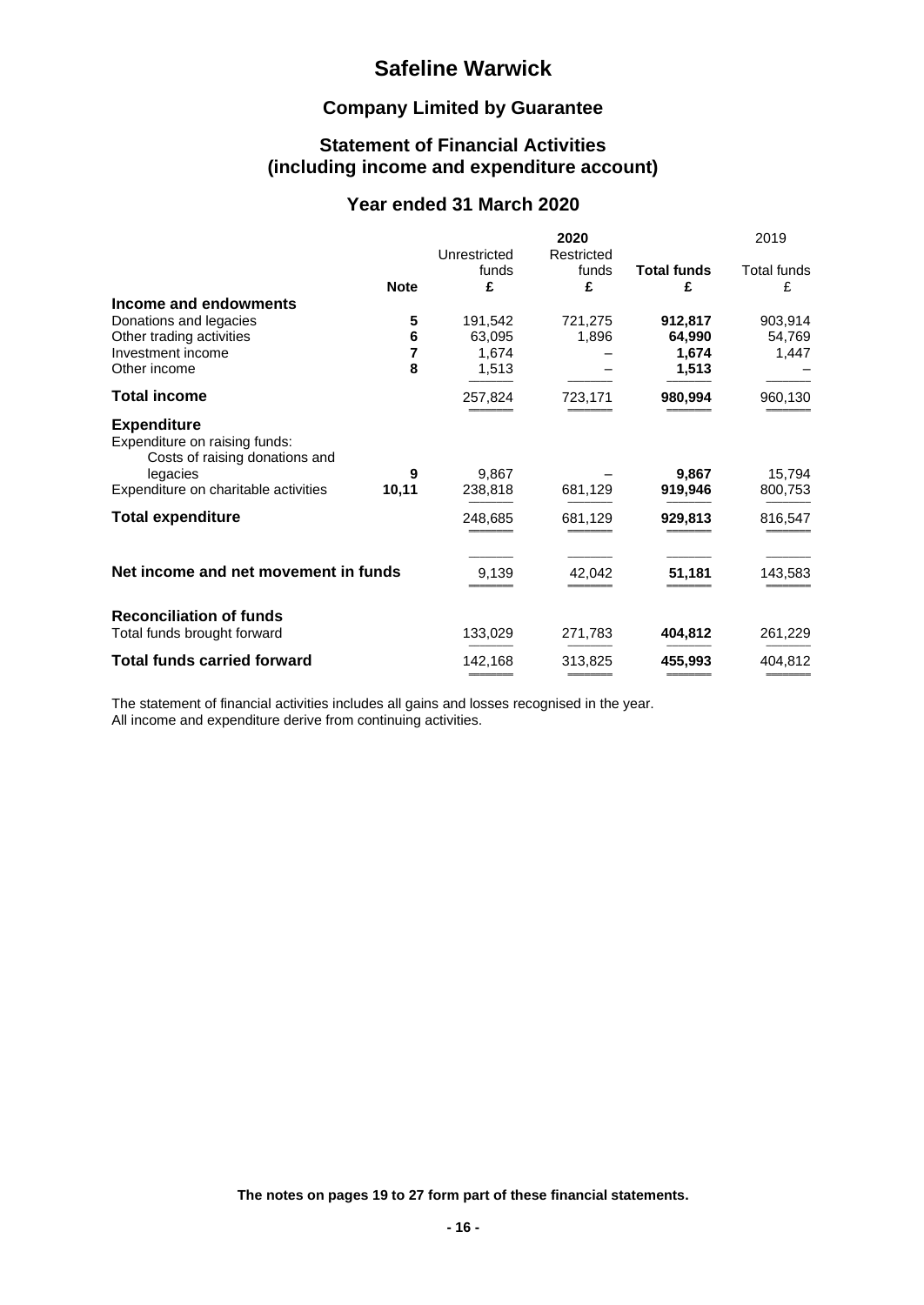### **Company Limited by Guarantee**

### **Statement of Financial Position**

### **31 March 2020**

|                                                                     |             | 2020              |         | 2019              |  |
|---------------------------------------------------------------------|-------------|-------------------|---------|-------------------|--|
|                                                                     | <b>Note</b> | £                 | £       | £                 |  |
| <b>Fixed assets</b><br>Tangible fixed assets                        | 17          |                   | 27,450  | 23,120            |  |
| <b>Current assets</b><br><b>Debtors</b><br>Cash at bank and in hand | 18          | 75,436<br>378,756 |         | 49,485<br>355,719 |  |
|                                                                     |             | 454,192           |         | 405,204           |  |
| Creditors: amounts falling due within one year                      | 19          | 25,649            |         | 23,512            |  |
| Net current assets                                                  |             |                   | 428,543 | 381,692           |  |
| <b>Total assets less current liabilities</b>                        |             |                   | 455,993 | 404,812           |  |
| <b>Net assets</b>                                                   |             |                   | 455,993 | 404,812           |  |
| <b>Funds of the charity</b>                                         |             |                   |         |                   |  |
| <b>Restricted funds</b>                                             |             |                   | 313,825 | 271,783           |  |
| Unrestricted funds                                                  |             |                   | 142,168 | 133,029           |  |
| <b>Total charity funds</b>                                          | 21          |                   | 455,993 | 404,812           |  |

For the year ending 31 March 2020 the charity was entitled to exemption from audit under section 477 of the Companies Act 2006 relating to small companies.

Directors' responsibilities:

- The members have not required the company to obtain an audit of its financial statements for the year in question in accordance with section 476;
- The directors acknowledge their responsibilities for complying with the requirements of the Act with respect to accounting records and the preparation of financial statements.

These financial statements have been prepared in accordance with the provisions applicable to companies subject to the small companies' regime.

These financial statements were approved by the board of trustees and authorised for issue on 21 December 2020, and are signed on behalf of the board by:

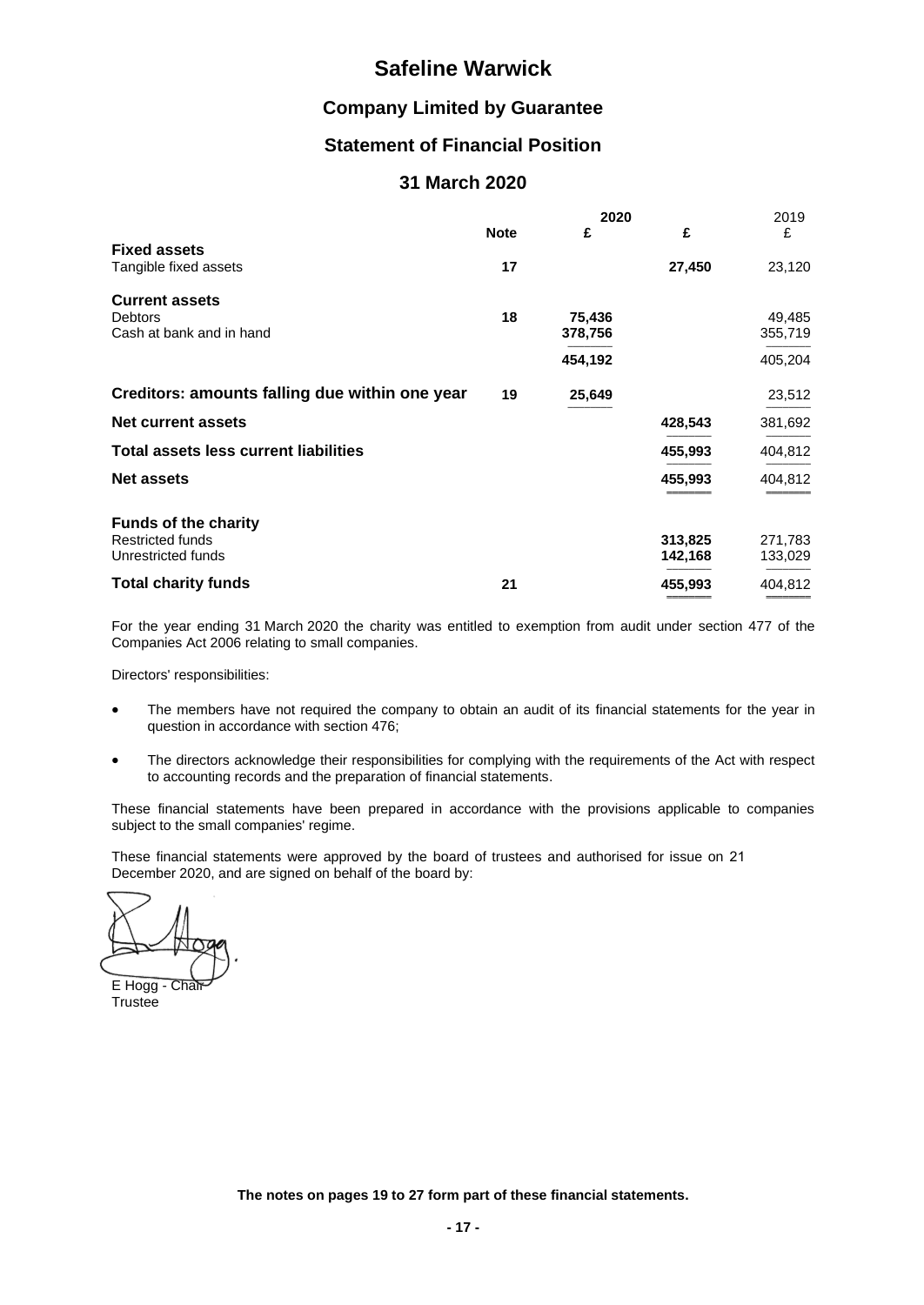# **Company Limited by Guarantee**

## **Statement of Cash Flows**

## **Year ended 31 March 2020**

|                                                | 2020<br>£ | 2019<br>£ |
|------------------------------------------------|-----------|-----------|
| Cash flows from operating activities           |           |           |
| Net income                                     | 51,181    | 143,583   |
| Adjustments for:                               |           |           |
| Depreciation of tangible fixed assets          | 8,333     | 5,768     |
| Dividends, interest and rents from investments | (1,674)   | (1, 447)  |
| Accrued income                                 | (451)     | (20, 198) |
| Changes in:                                    |           |           |
| Trade and other debtors                        | (25, 951) | (8, 721)  |
| Trade and other creditors                      | 2,588     | (4,894)   |
| Cash generated from operations                 | 34,026    | 114,091   |
| Net cash from operating activities             | 34,026    | 114,091   |
| Cash flows from investing activities           |           |           |
| Dividends, interest and rents from investments | 1.674     | 1,447     |
| Purchase of tangible assets                    | (12, 663) | (3, 104)  |
| Net cash used in investing activities          | (10, 989) | (1,657)   |
| Net increase in cash and cash equivalents      | 23,037    | 112,434   |
| Cash and cash equivalents at beginning of year | 355,719   | 243,285   |
|                                                |           |           |
| Cash and cash equivalents at end of year       | 378,756   | 355,719   |

**The notes on pages 19 to 27 form part of these financial statements.**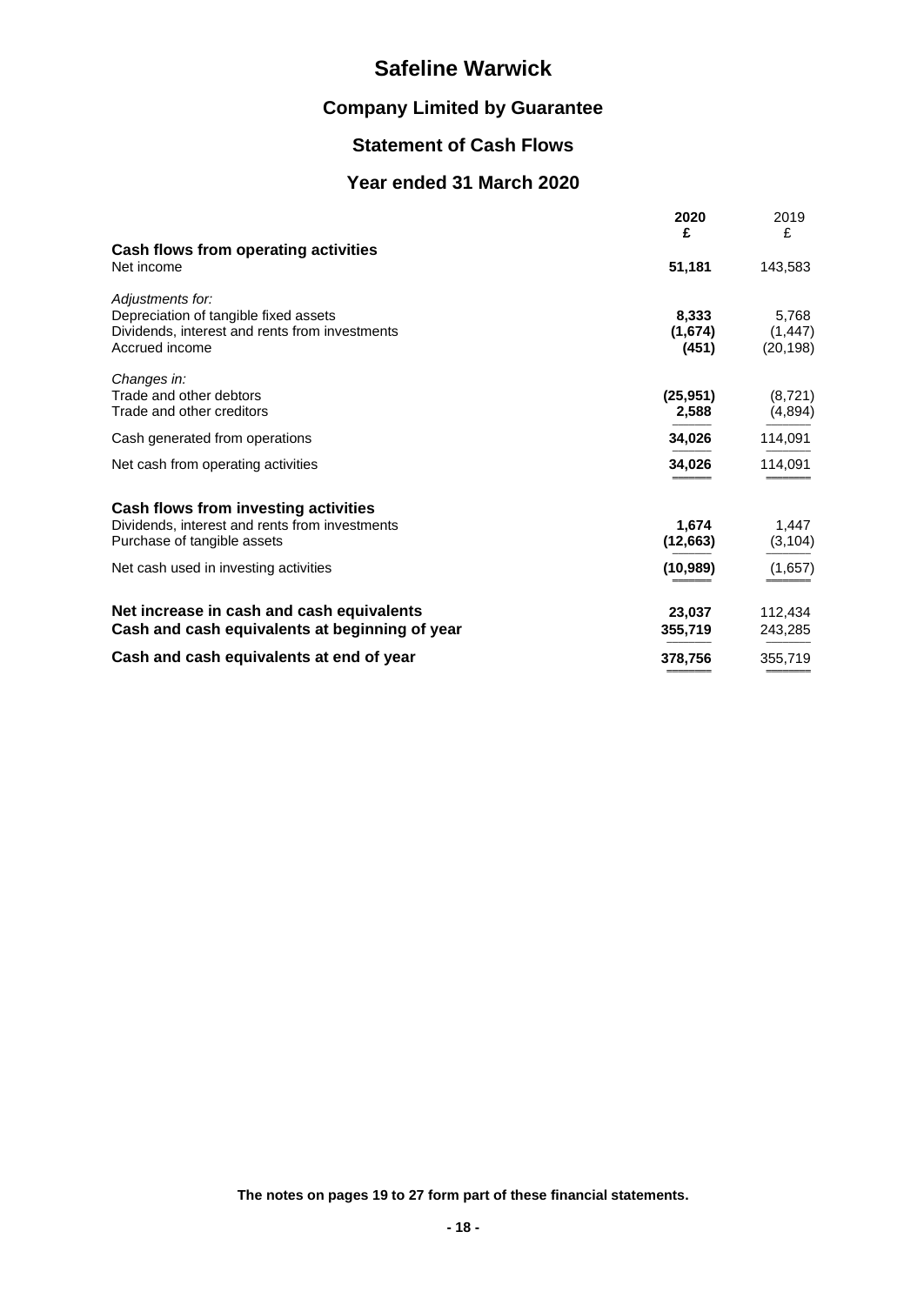#### **Company Limited by Guarantee**

#### **Notes to the Financial Statements**

#### **Year ended 31 March 2020**

#### **1. General information**

The charity is a public benefit entity and a private company limited by guarantee, company number 03529271, incorporated and registered in England and Wales and a registered charity, charity number 1070854, in England and Wales. The address of the registered office and principal place of business is 6 New Street, Warwick, CV34 4RX.

#### **2. Statement of compliance**

These financial statements have been prepared in compliance with FRS 102, 'The Financial Reporting Standard applicable in the UK and the Republic of Ireland', the Statement of Recommended Practice applicable to charities preparing their accounts in accordance with the Financial Reporting Standard applicable in the UK and Republic of Ireland (FRS 102) (Charities SORP (FRS 102)) and the Companies Act 2006.

#### **3. Accounting policies**

#### **Basis of preparation**

The financial statements have been prepared on the historical cost basis, as modified by the revaluation of certain financial assets and liabilities and investment properties measured at fair value through income or expenditure.

The financial statements are prepared in sterling, which is the functional currency of the entity and rounded to the nearest £.

#### **Going concern**

There are no material uncertainties about the charity's ability to continue.

#### **Judgements and key sources of estimation uncertainty**

The preparation of the financial statements requires management to make judgements, estimates and assumptions that affect the amounts reported. These estimates and judgements are continually reviewed and are based on experience and other factors, including expectations of future events that are believed to be reasonable under the circumstances.

No significant judgements have had to be made in preparing these financial statements.

#### **Fund accounting**

Unrestricted funds are available for use at the discretion of the trustees to further any of the charity's purposes.

Designated funds are unrestricted funds earmarked by the trustees for particular future project or commitment.

Restricted funds are subjected to restrictions on their expenditure declared by the donor or through the terms of an appeal, and fall into one of two sub-classes: restricted income funds or endowment funds.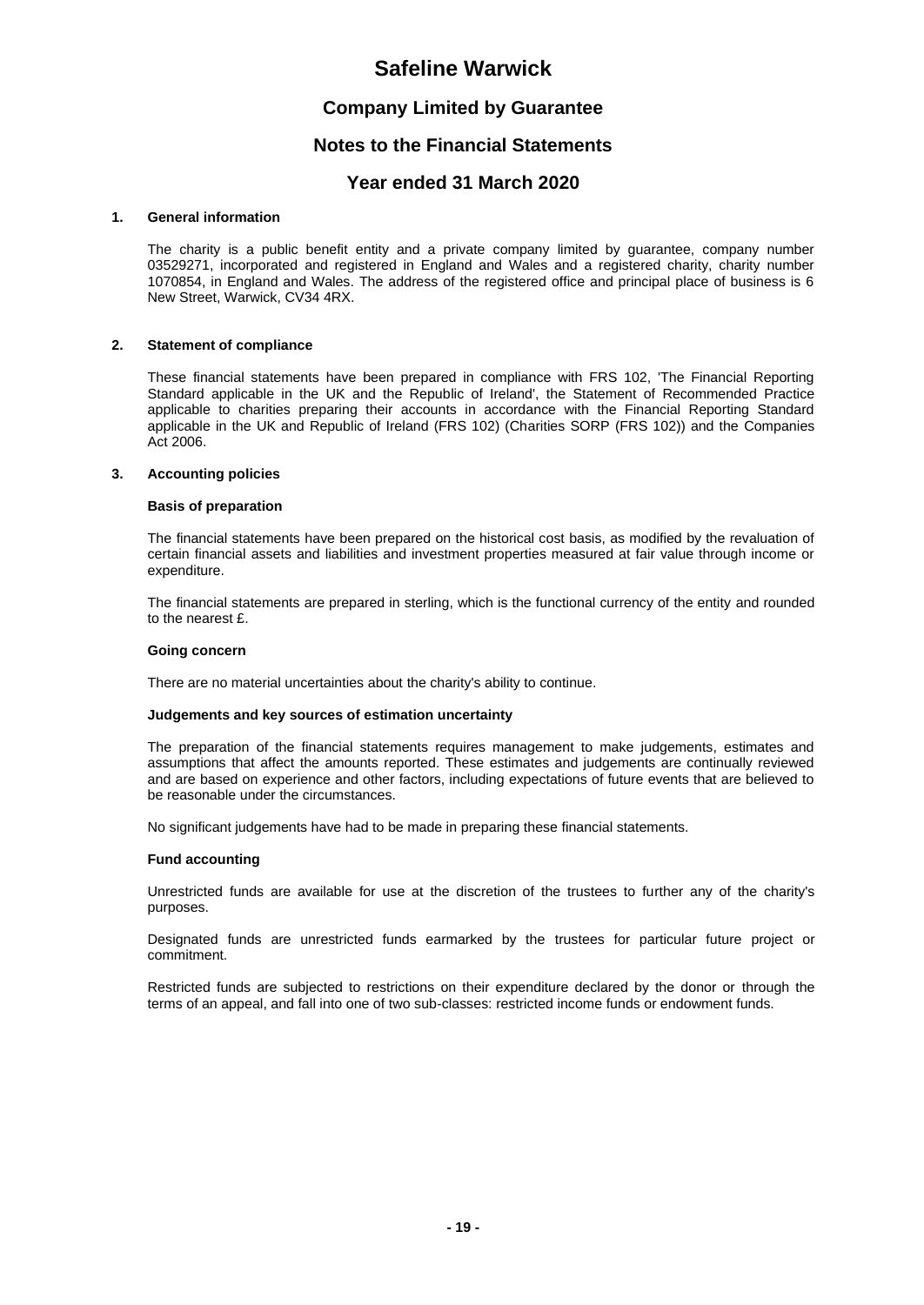### **Company Limited by Guarantee**

#### **Notes to the Financial Statements** *(continued)*

### **Year ended 31 March 2020**

#### **3. Accounting policies** *(continued)*

#### **Incoming resources**

All incoming resources are included in the statement of financial activities when entitlement has passed to the charity; it is probable that the economic benefits associated with the transaction will flow to the charity and the amount can be reliably measured. The following specific policies are applied to particular categories of income:

- income from donations or grants is recognised when there is evidence of entitlement to the gift, receipt is probable and its amount can be measured reliably.
- legacy income is recognised when receipt is probable and entitlement is established.
- income from donated goods is measured at the fair value of the goods unless this is impractical to measure reliably, in which case the value is derived from the cost to the donor or the estimated resale value. Donated facilities and services are recognised in the accounts when received if the value can be reliably measured. No amounts are included for the contribution of general volunteers.
- income from contracts for the supply of services is recognised with the delivery of the contracted service. This is classified as unrestricted funds unless there is a contractual requirement for it to be spent on a particular purpose and returned if unspent, in which case it may be regarded as restricted.

#### **Resources expended**

Expenditure is recognised on an accruals basis as a liability is incurred. Expenditure includes any VAT which cannot be fully recovered, and is classified under headings of the statement of financial activities to which it relates:

- expenditure on raising funds includes the costs of all fundraising activities, events, non-charitable trading activities, and the sale of donated goods.
- expenditure on charitable activities includes all costs incurred by a charity in undertaking activities that further its charitable aims for the benefit of its beneficiaries, including those support costs and costs relating to the governance of the charity apportioned to charitable activities.
- other expenditure includes all expenditure that is neither related to raising funds for the charity nor part of its expenditure on charitable activities.

All costs are allocated to expenditure categories reflecting the use of the resource. Direct costs attributable to a single activity are allocated directly to that activity. Shared costs are apportioned between the activities they contribute to on a reasonable, justifiable and consistent basis.

#### **Tangible assets**

Tangible assets are initially recorded at cost, and subsequently stated at cost less any accumulated depreciation and impairment losses. Any tangible assets carried at revalued amounts are recorded at the fair value at the date of revaluation less any subsequent accumulated depreciation and subsequent accumulated impairment losses.

An increase in the carrying amount of an asset as a result of a revaluation, is recognised in other recognised gains and losses, unless it reverses a charge for impairment that has previously been recognised as expenditure within the statement of financial activities. A decrease in the carrying amount of an asset as a result of revaluation, is recognised in other recognised gains and losses, except to which it offsets any previous revaluation gain, in which case the loss is shown within other recognised gains and losses on the statement of financial activities.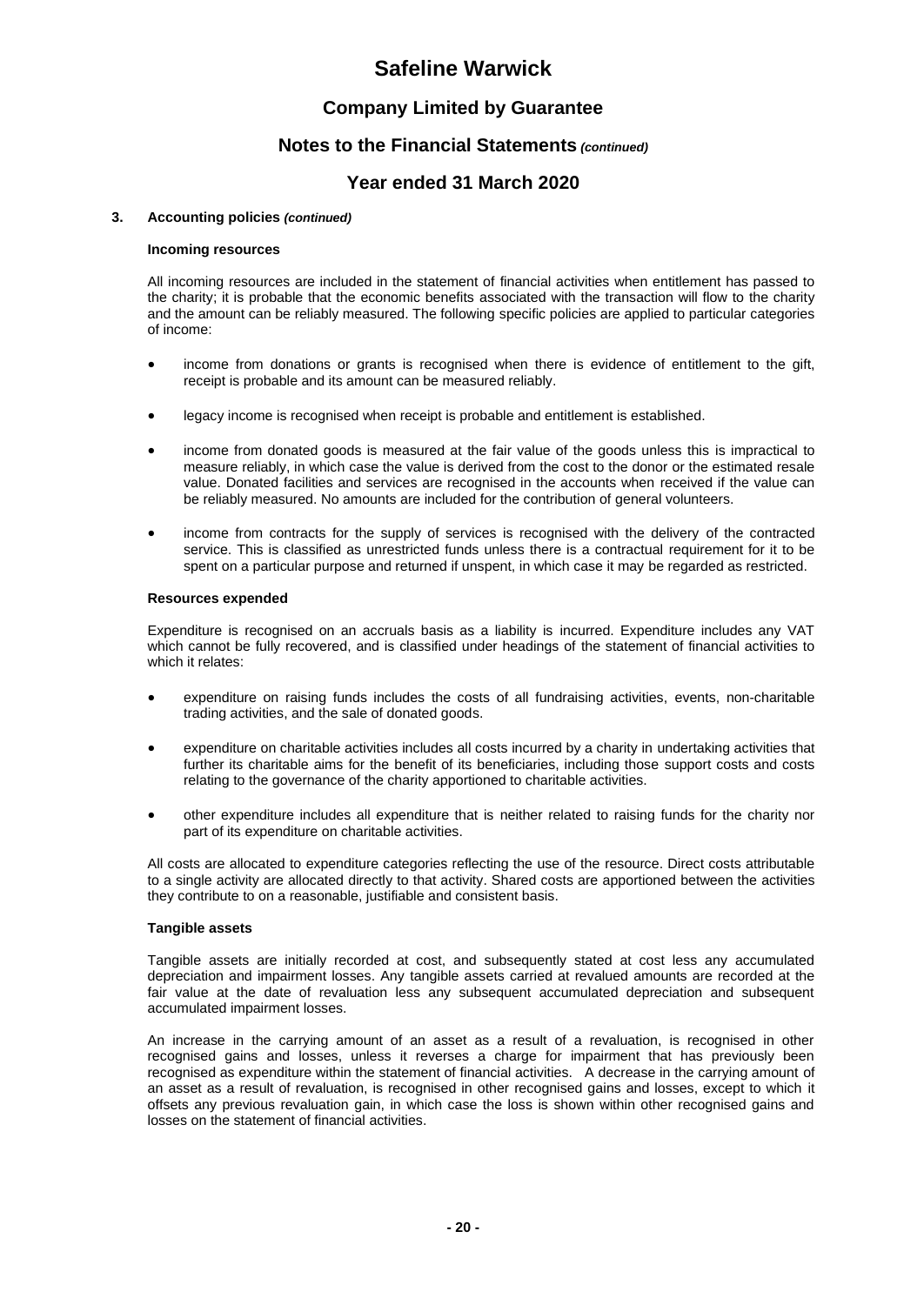### **Company Limited by Guarantee**

#### **Notes to the Financial Statements** *(continued)*

### **Year ended 31 March 2020**

#### **3. Accounting policies** *(continued)*

#### **Depreciation**

Depreciation is calculated so as to write off the cost or valuation of an asset, less its residual value, over the useful economic life of that asset as follows:

| Leasehold Property Improvements - |                          | 10% straight line    |
|-----------------------------------|--------------------------|----------------------|
| <b>Fixtures &amp; Fittings</b>    |                          | 15% reducing balance |
| Equipment                         | $\overline{\phantom{a}}$ | 25% straight line    |

#### **Impairment of fixed assets**

A review for indicators of impairment is carried out at each reporting date, with the recoverable amount being estimated where such indicators exist. Where the carrying value exceeds the recoverable amount, the asset is impaired accordingly. Prior impairments are also reviewed for possible reversal at each reporting date.

For the purposes of impairment testing, when it is not possible to estimate the recoverable amount of an individual asset, an estimate is made of the recoverable amount of the cash-generating unit to which the asset belongs. The cash-generating unit is the smallest identifiable group of assets that includes the asset and generates cash inflows that largely independent of the cash inflows from other assets or groups of assets.

For impairment testing of goodwill, the goodwill acquired in a business combination is, from the acquisition date, allocated to each of the cash-generating units that are expected to benefit from the synergies of the combination, irrespective of whether other assets or liabilities of the charity are assigned to those units.

#### **Financial instruments**

The company only has basic financial instruments.

Financial assets

Financial assets comprise items such as cash at bank and in hand, trade and other debtors. These are initially recorded at cost on the date they originate. The company considers evidence of impairment for all individual elements comprising financial assets and any subsequent impairment is recognised in profit or loss.

Financial liabilities

Financial liabilities comprise items such as corporation and other taxes, bank and bank loans, accruals and trade and other creditors. These are initially recorded at cost on the date they originate, net of transaction costs where applicable. The company considers evidence of impairment for all individual elements comprising financial liabilities and any subsequent impairment is recognised in profit or loss.

#### **Defined contribution plans**

Contributions to defined contribution plans are recognised as an expense in the period in which the related service is provided. Prepaid contributions are recognised as an asset to the extent that the prepayment will lead to a reduction in future payments or a cash refund.

When contributions are not expected to be settled wholly within 12 months of the end of the reporting date in which the employees render the related service, the liability is measured on a discounted present value basis. The unwinding of the discount is recognised as an expense in the period in which it arises.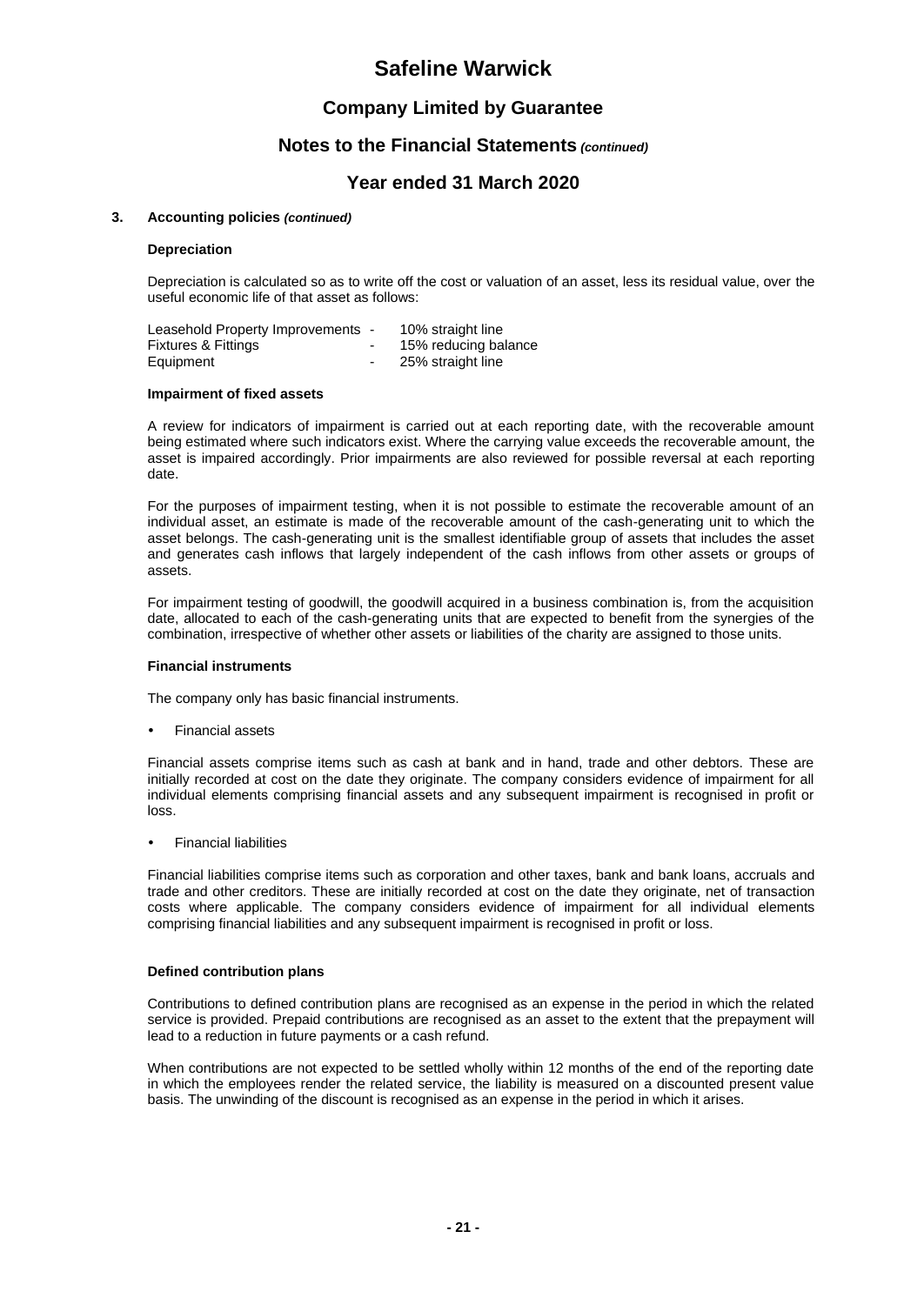## **Company Limited by Guarantee**

## **Notes to the Financial Statements** *(continued)*

## **Year ended 31 March 2020**

#### **4. Limited by guarantee**

The company is limited by guarantee.

#### **5. Donations and legacies**

|                                         | Unrestricted<br><b>Funds</b><br>£ | Restricted<br><b>Funds</b><br>£ | <b>Total Funds</b><br>2020<br>£ |
|-----------------------------------------|-----------------------------------|---------------------------------|---------------------------------|
| <b>Donations</b>                        |                                   |                                 |                                 |
| Donations and Regular Givers            | 58,499                            | 2,000                           | 60,499                          |
| Contract Income                         |                                   | 39,329                          | 39,329                          |
| CAF Income                              | 42,075                            |                                 | 42,075                          |
| Non Statutory Grants                    | 32,800                            | 229,139                         | 261,939                         |
| Statutory Funding - Ministry of Justice |                                   | 291,080                         | 291,080                         |
| <b>Other Statutory Funding</b>          | 25,000                            | 132,710                         | 157,710                         |
| Young People Project (PCC)              |                                   | 3,017                           | 3,017                           |
| <b>Corporate Funding</b>                | 33,168                            |                                 | 33,168                          |
| Gifts in Kind                           |                                   | 24,000                          | 24,000                          |
|                                         | 191,542                           | 721,275                         | 912,817                         |
|                                         | Unrestricted                      | Restricted                      | <b>Total Funds</b>              |
|                                         | Funds                             | Funds                           | 2019                            |
|                                         | £                                 | £                               | £                               |
| <b>Donations</b>                        |                                   |                                 |                                 |
| Donations and Regular Givers            | 41,017                            |                                 | 41,017                          |
| Contract Income                         | 30,000                            | 39,329                          | 69,329                          |
| <b>CAF</b> Income                       | 23,580                            |                                 | 23,580                          |
| Non Statutory Grants                    | 34,475                            | 215,615                         | 250,090                         |
| Statutory Funding - Ministry of Justice |                                   | 301,108                         | 301,108                         |
| <b>Other Statutory Funding</b>          | 25,000                            | 148,196                         | 173,196                         |
| Young People Project (PCC)              | 1,030                             | 6,090                           | 7,120                           |
| <b>Corporate Funding</b>                | 27,600                            | 10,874                          | 38,474                          |
| Gifts in Kind                           |                                   |                                 |                                 |
|                                         | 182,702                           | 721,212                         | 903,914                         |
|                                         |                                   |                                 |                                 |

#### **6. Other trading activities**

| Fundraising income<br>Training | Unrestricted<br><b>Funds</b><br>£<br>56,275<br>6,820<br>63,095 | Restricted<br>Funds<br>£<br>1,896<br>1,896 | <b>Total Funds</b><br>2020<br>£<br>58,170<br>6,820<br>64,990 |
|--------------------------------|----------------------------------------------------------------|--------------------------------------------|--------------------------------------------------------------|
| Fundraising income<br>Training | Unrestricted<br><b>Funds</b><br>£<br>47,176<br>7,593           | Restricted<br><b>Funds</b><br>£            | <b>Total Funds</b><br>2019<br>£<br>47,176<br>7,593           |
|                                | 54,769                                                         |                                            | 54,769                                                       |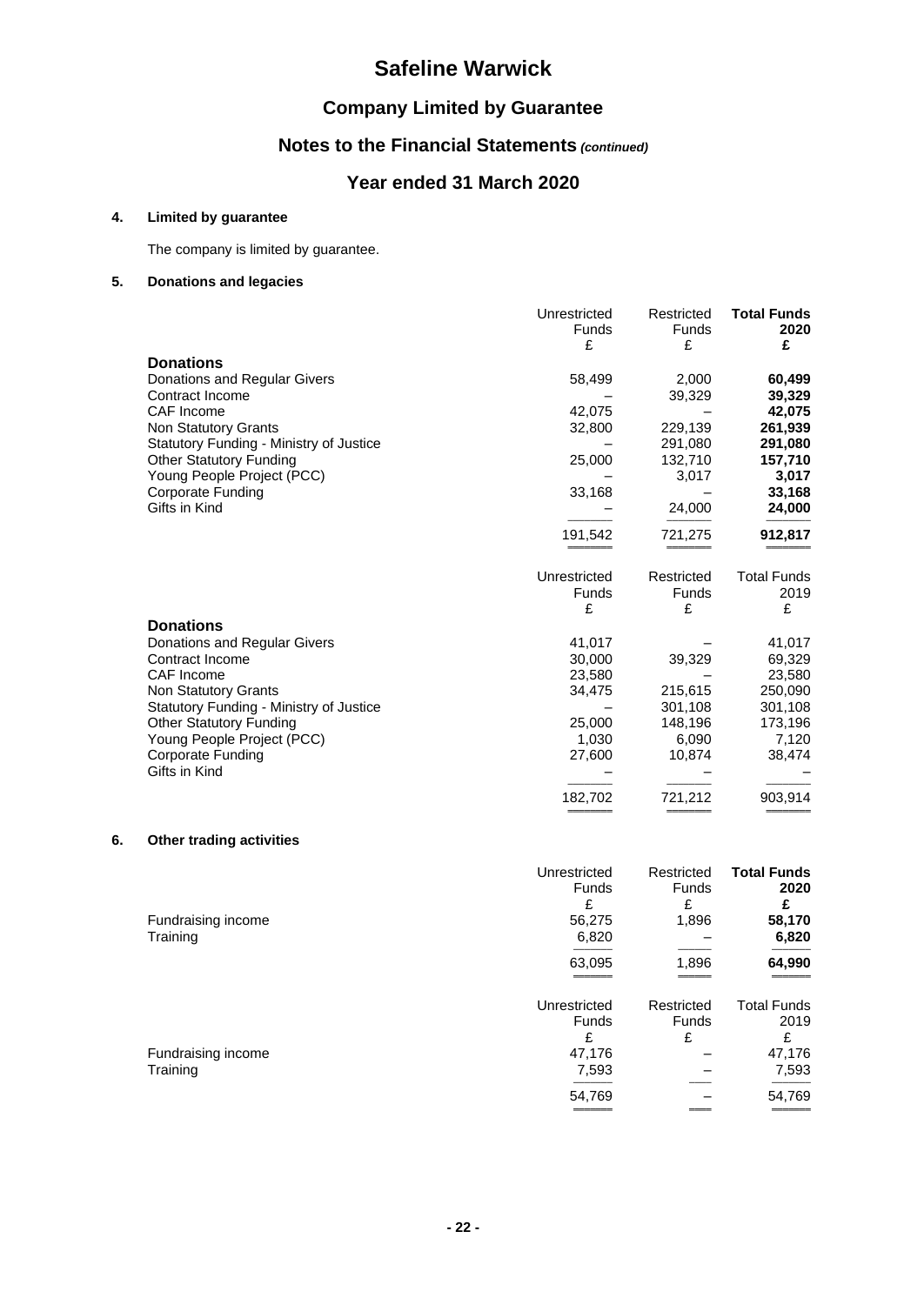## **Company Limited by Guarantee**

## **Notes to the Financial Statements** *(continued)*

## **Year ended 31 March 2020**

### **7. Investment income**

|     | <b>Bank interest</b>                                | Unrestricted<br><b>Funds</b><br>£<br>1,674 | <b>Total Funds</b><br>2020<br>£<br>1,674               | Unrestricted<br><b>Funds</b><br>£<br>1,447           | <b>Total Funds</b><br>2019<br>£<br>1,447             |
|-----|-----------------------------------------------------|--------------------------------------------|--------------------------------------------------------|------------------------------------------------------|------------------------------------------------------|
| 8.  | Other income                                        |                                            |                                                        |                                                      |                                                      |
|     | Gift Aid                                            | Unrestricted<br>Funds<br>£<br>1,513        | <b>Total Funds</b><br>2020<br>£<br>1,513               | Unrestricted<br><b>Funds</b><br>£                    | <b>Total Funds</b><br>2019<br>£                      |
|     |                                                     |                                            |                                                        |                                                      |                                                      |
| 9.  | Costs of raising donations and legacies             |                                            |                                                        |                                                      |                                                      |
|     | Costs of raising donations and legacies - Donations |                                            | Unrestricted<br><b>Funds</b><br>£<br>9,867             | Restricted<br>Funds<br>£                             | <b>Total Funds</b><br>2020<br>£<br>9,867             |
|     |                                                     |                                            | Unrestricted<br><b>Funds</b><br>£                      | Restricted<br><b>Funds</b><br>£                      | <b>Total Funds</b><br>2019<br>£                      |
|     | Costs of raising donations and legacies - Donations |                                            | 15,730                                                 | 63                                                   | 15,794                                               |
| 10. | Expenditure on charitable activities by fund type   |                                            |                                                        |                                                      |                                                      |
|     | <b>Charitable Activities</b><br>Support costs       |                                            | Unrestricted<br><b>Funds</b><br>£<br>221,378<br>17,440 | Restricted<br><b>Funds</b><br>£<br>604,654<br>76,475 | <b>Total Funds</b><br>2020<br>£<br>826,031<br>93,915 |
|     |                                                     |                                            | 238,818                                                | 681,129                                              | 919,946                                              |
|     |                                                     |                                            | Unrestricted<br>Funds                                  | Restricted<br>Funds                                  | <b>Total Funds</b><br>2019                           |

|                              |         |         | -       |
|------------------------------|---------|---------|---------|
| <b>Charitable Activities</b> | 121.220 | 594.443 | 715.662 |
| Support costs                | 79.632  | 5.459   | 85.091  |
|                              |         |         |         |

200,852 599,902 800,753 ════════ ════════ ════════

#### **11. Expenditure on charitable activities by activity type**

|                              | Activities<br>undertaken |               | <b>Total funds</b> |                             |
|------------------------------|--------------------------|---------------|--------------------|-----------------------------|
|                              | directly                 | Support costs |                    | <b>2020</b> Total fund 2019 |
|                              |                          |               |                    |                             |
| <b>Charitable Activities</b> | 826.031                  | 93.915        | 919.946            | 800.753                     |
|                              |                          |               |                    |                             |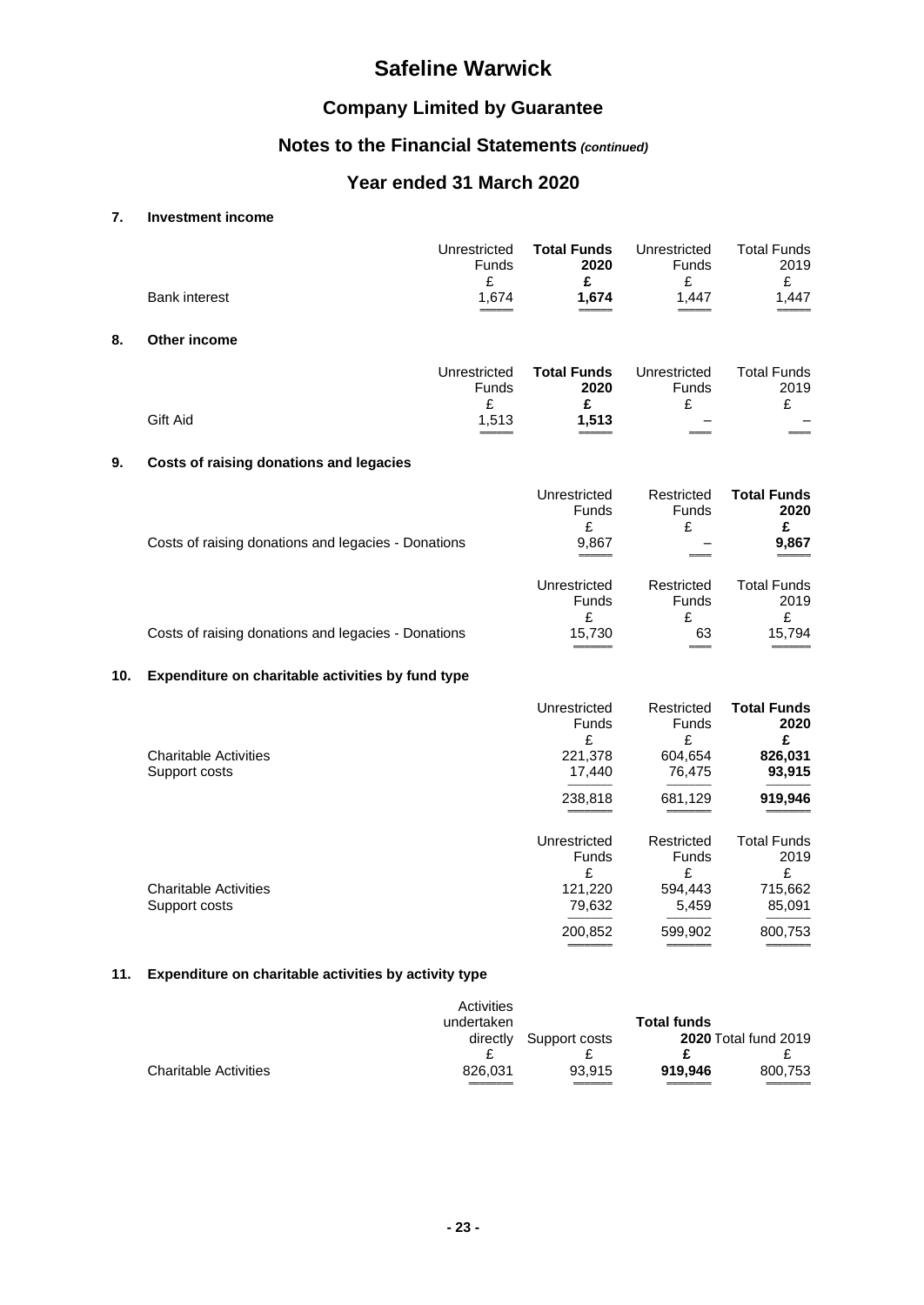## **Company Limited by Guarantee**

## **Notes to the Financial Statements** *(continued)*

### **Year ended 31 March 2020**

### **12. Analysis of support costs**

|     |                                                     | <b>Support Costs</b><br>£ | <b>Total 2020</b><br>£ | <b>Total 2019</b><br>£ |
|-----|-----------------------------------------------------|---------------------------|------------------------|------------------------|
|     | Staff costs                                         | 65,536                    | 65,536                 | 52,834                 |
|     | Premises                                            | 12,818                    | 12,818                 | 9,414                  |
|     | Communications and IT                               | 6,369                     | 6,369                  | 4,614                  |
|     | <b>Professional Fees</b>                            | 9,193                     | 9,193                  | 18,228                 |
|     |                                                     | 93,916                    | 93,916                 | 85,090                 |
| 13. | Net income                                          |                           |                        |                        |
|     | Net income is stated after charging/(crediting):    |                           | 2020                   | 2019                   |
|     |                                                     |                           | £                      | £                      |
|     | Depreciation of tangible fixed assets               |                           | 8,333                  | 5,768                  |
| 14. | Independent examination fees                        |                           |                        |                        |
|     |                                                     |                           | 2020                   | 2019                   |
|     |                                                     |                           | £                      | £                      |
|     | Fees payable to the independent examiner for:       |                           |                        |                        |
|     | Independent examination of the financial statements |                           | 1,440                  | 1,440                  |
| 15. | <b>Staff costs</b>                                  |                           |                        |                        |

| The total staff costs and employee benefits for the reporting period are analysed as follows: |         |         |
|-----------------------------------------------------------------------------------------------|---------|---------|
|                                                                                               | 2020    | 2019    |
|                                                                                               |         |         |
| Wages and salaries                                                                            | 552.129 | 489.166 |
| Employer contributions to pension plans                                                       | 15.438  | 12.460  |
| Other employee benefits                                                                       | 72      | 578     |
|                                                                                               | 567.639 | 502.204 |
|                                                                                               |         |         |

The average head count of employees during the year was 24 (2019: 22). The average number of full-time equivalent employees during the year is analysed as follows:

|                 | 2020 | 2019 |
|-----------------|------|------|
|                 | No.  | No.  |
| Number of staff | 18   | 22   |
|                 | ___  | ___  |

No employee received employee benefits of more than £60,000 during the year (2019: Nil).

#### **16. Trustee remuneration and expenses**

No remuneration or other benefits from employment with the charity or a related entity were received by the Trustees.

No expenses were paid to Trustees during the year.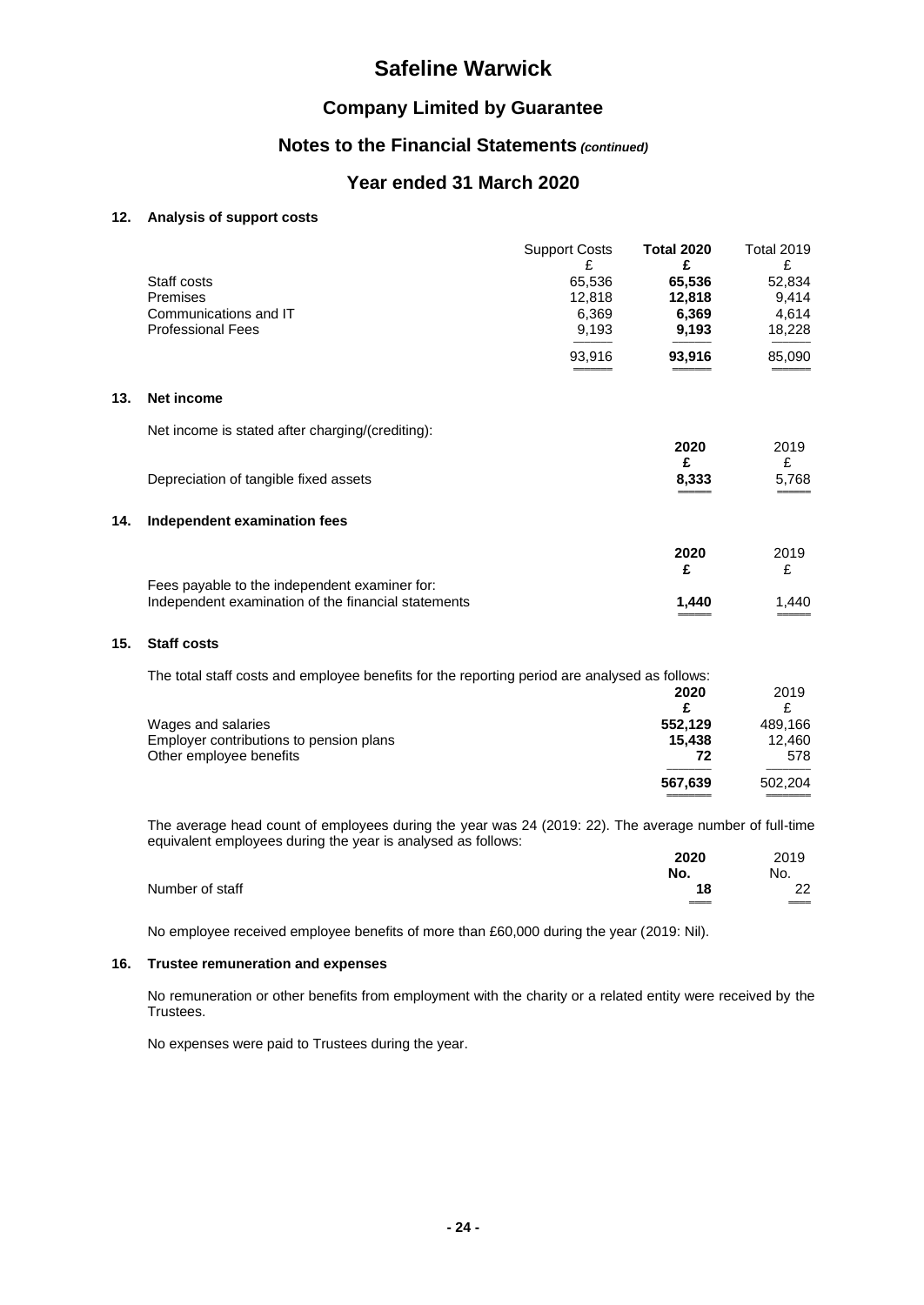## **Company Limited by Guarantee**

## **Notes to the Financial Statements** *(continued)*

## **Year ended 31 March 2020**

#### **17. Tangible fixed assets**

**18. Debtors**

|                                                               | Long leasehold<br>property      | <b>Fixtures</b> and<br>fittings                     | Equipment                              | <b>Total</b><br>£                      |
|---------------------------------------------------------------|---------------------------------|-----------------------------------------------------|----------------------------------------|----------------------------------------|
| Cost<br>At 1 April 2019<br>Additions                          | 29,281                          | 24,064                                              | 25,298<br>12,663                       | 78,643<br>12,663                       |
| At 31 March 2020                                              | 29,281                          | 24,064                                              | 37,961                                 | 91,306                                 |
| <b>Depreciation</b><br>At 1 April 2019<br>Charge for the year | 15,538<br>2,928                 | 16,074<br>1,199                                     | 23,911<br>4,206                        | 55,523<br>8,333                        |
| At 31 March 2020                                              | 18,466                          | 17,273                                              | 28,117                                 | 63,856                                 |
| <b>Carrying amount</b><br>At 31 March 2020                    | 10,815                          | 6,791                                               | 9,844                                  | 27,450                                 |
| At 31 March 2019                                              | 13,743                          | 7,990                                               | 1,387                                  | 23,120                                 |
| <b>Debtors</b>                                                |                                 |                                                     |                                        |                                        |
| Prepayments and accrued income<br>Other debtors               |                                 |                                                     | 2020<br>£<br>7,722<br>67,714<br>75,436 | 2019<br>£<br>7,775<br>41,710<br>49,485 |
|                                                               |                                 |                                                     |                                        |                                        |
| <b>Trade creditors</b><br>Accruals and deferred income        |                                 |                                                     | 2020<br>£<br>6,471<br>7,535            | 2019<br>£<br>4,818<br>7,986<br>10,708  |
|                                                               | Social security and other taxes | £<br>Creditors: amounts falling due within one year | £                                      | £<br>11,643                            |

#### **20. Pensions and other post retirement benefits**

#### **Defined contribution plans**

The amount recognised in income or expenditure as an expense in relation to defined contribution plans was £15,438 (2019: £12,460).

**25,649** 23,512 ═══════════════════════════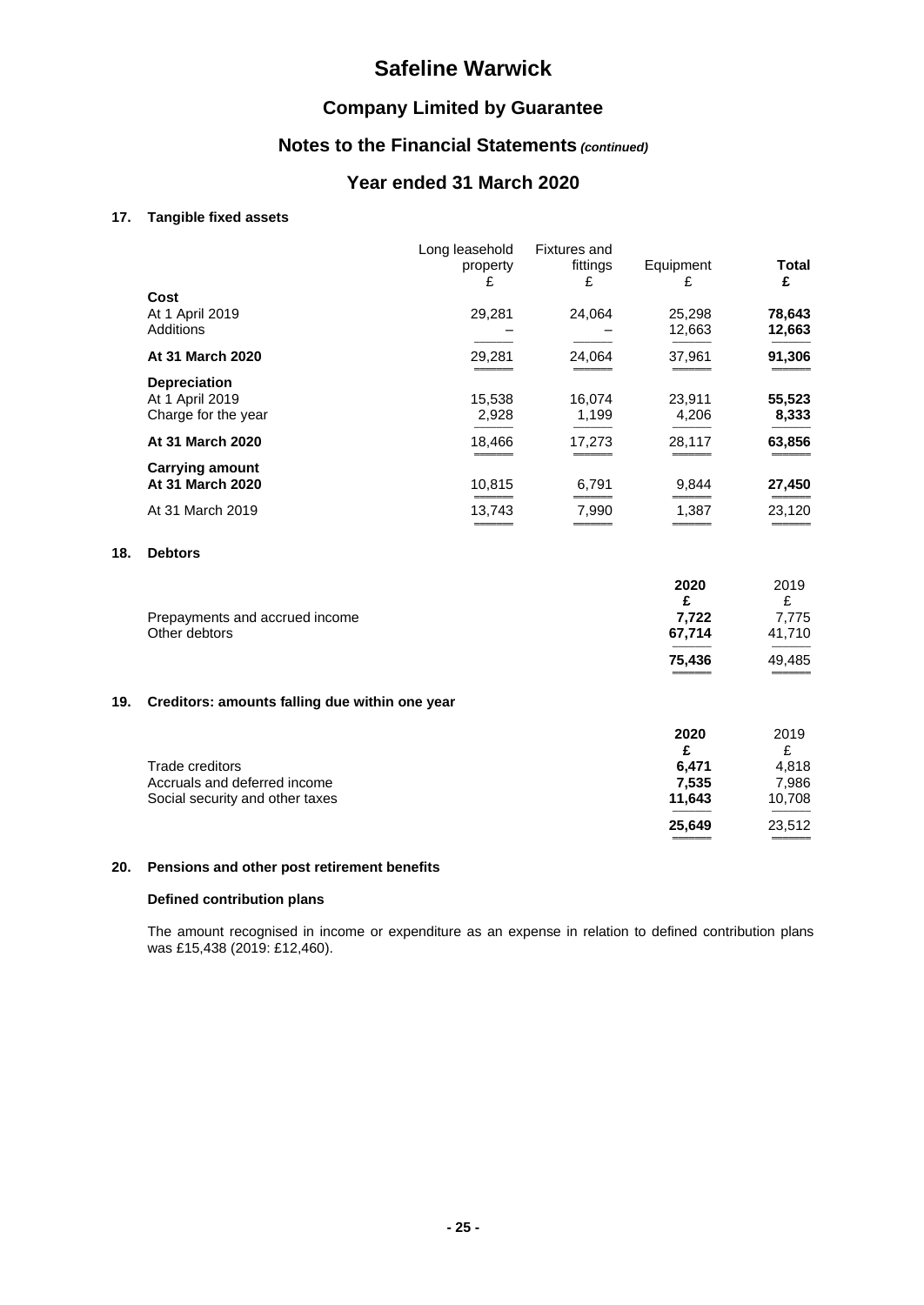## **Company Limited by Guarantee**

# **Notes to the Financial Statements** *(continued)*

## **Year ended 31 March 2020**

#### **21. Analysis of charitable funds**

#### **Unrestricted funds**

|                         | At 1 April 2019                 | Income<br>£            | Expenditure 31 March 2020<br>£               | At<br>£            |
|-------------------------|---------------------------------|------------------------|----------------------------------------------|--------------------|
| General funds           | 133,029                         | 257,824                | (248, 685)                                   | 142,168            |
| General funds           | At 1 April 2018<br>£<br>110,693 | Income<br>£<br>238,918 | Expenditure 31 March 2019<br>£<br>(216, 582) | At<br>£<br>133,029 |
| <b>Restricted funds</b> |                                 |                        |                                              |                    |
|                         |                                 |                        |                                              | At                 |
|                         | At 1 April 2019<br>£            | Income<br>£            | Expenditure 31 March 2020<br>£               |                    |
| <b>Restricted Fund</b>  | 271,783                         | 723,171                | (681, 129)                                   | 313,825            |
|                         |                                 |                        |                                              | At                 |
|                         | At 1 April 2018                 | Income<br>£            | Expenditure 31 March 2019<br>£               | £                  |
| <b>Restricted Fund</b>  | 150,536                         | 721,212                | (599, 965)                                   | 271,783            |

#### **22. Analysis of net assets between funds**

|                            | Unrestricted | Restricted   | <b>Total Funds</b> |
|----------------------------|--------------|--------------|--------------------|
|                            | Funds        | <b>Funds</b> | 2020               |
|                            | £            | £            | £                  |
| Tangible fixed assets      | 27,450       |              | 27,450             |
| Current assets             | 126,827      | 327,364      | 454,191            |
| Creditors less than 1 year | (12, 109)    | (13,539)     | (25, 648)          |
| <b>Net assets</b>          | 142,168      | 313,825      | 455,993            |
|                            | Unrestricted | Restricted   | <b>Total Funds</b> |
|                            | Funds        | <b>Funds</b> | 2019               |
|                            | £            | £            | £                  |
| Tangible fixed assets      | 23.120       |              | 23,120             |
| <b>Current assets</b>      | 114,583      | 290,621      | 405,204            |
| Creditors less than 1 year | (4,674)      | (18, 838)    | (23, 512)          |
| <b>Net assets</b>          | 133,029      | 271,783      | 404,812            |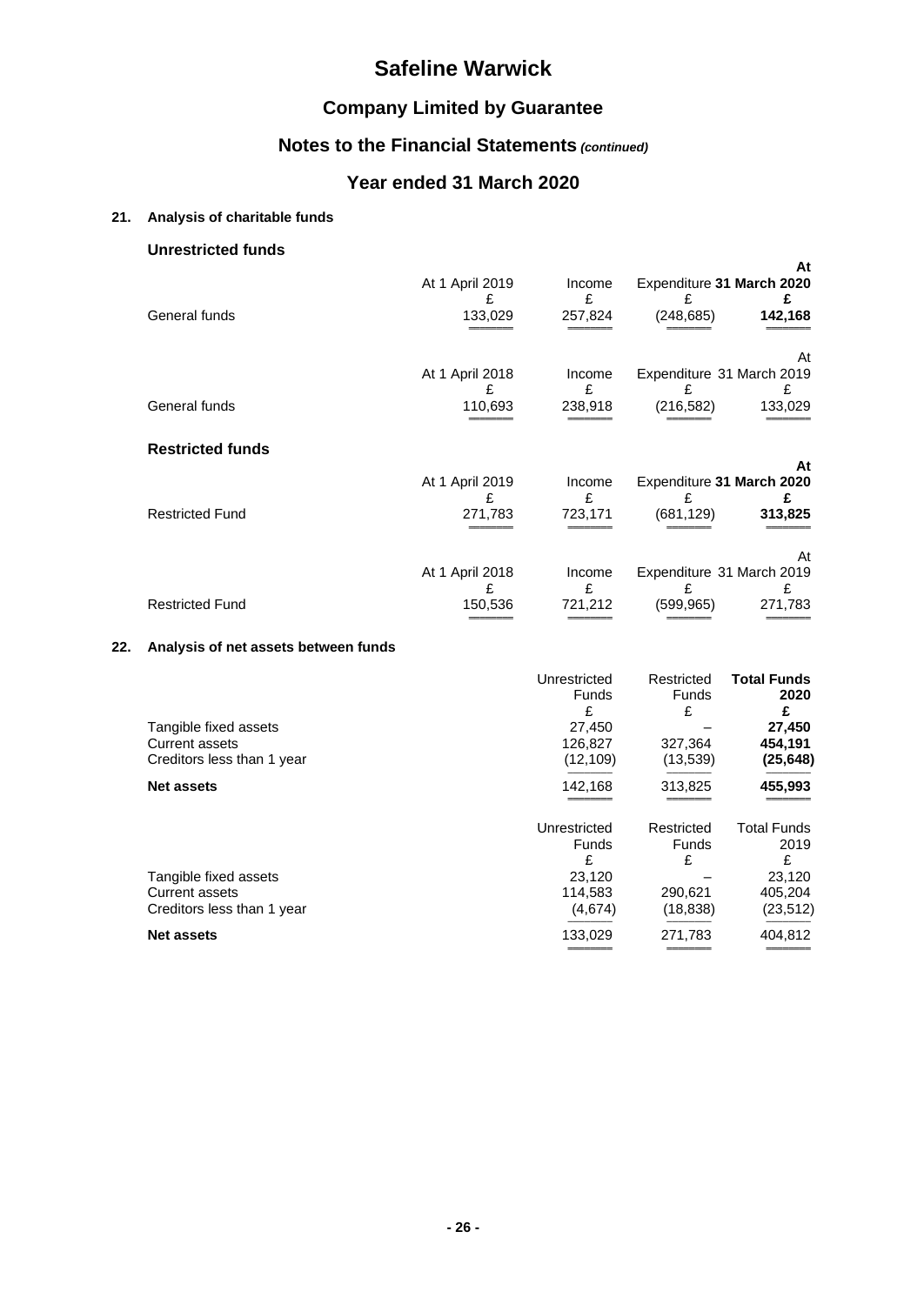### **Company Limited by Guarantee**

#### **Notes to the Financial Statements** *(continued)*

### **Year ended 31 March 2020**

#### **23. Financial instruments**

The company only has basic financial instruments.

Financial assets

Financial assets comprise items such as cash at bank and in hand, trade and other debtors. These are initially recorded at cost on the date they originate. The company considers evidence of impairment for all individual elements comprising financial assets and any subsequent impairment is recognised in profit or loss.

Financial liabilities

Financial liabilities comprise items such as corporation and other taxes, bank and bank loans, accruals and trade and other creditors. These are initially recorded at cost on the date they originate, net of transaction costs where applicable. The company considers evidence of impairment for all individual elements comprising financial liabilities and any subsequent impairment is recognised in profit or loss.

#### **24. Analysis of changes in net debt**

|                          |         |              | At 1 Apr 2019 Cash flows At 31 Mar 2020 |
|--------------------------|---------|--------------|-----------------------------------------|
|                          |         | $\mathbf{F}$ | – <del>P</del> –                        |
| Cash at bank and in hand | 355,719 | 23.037       | 378.756                                 |
|                          |         |              |                                         |

#### **25. Related parties**

The Trustees consider that there is no controlling party.

There were no related party transactions in the year.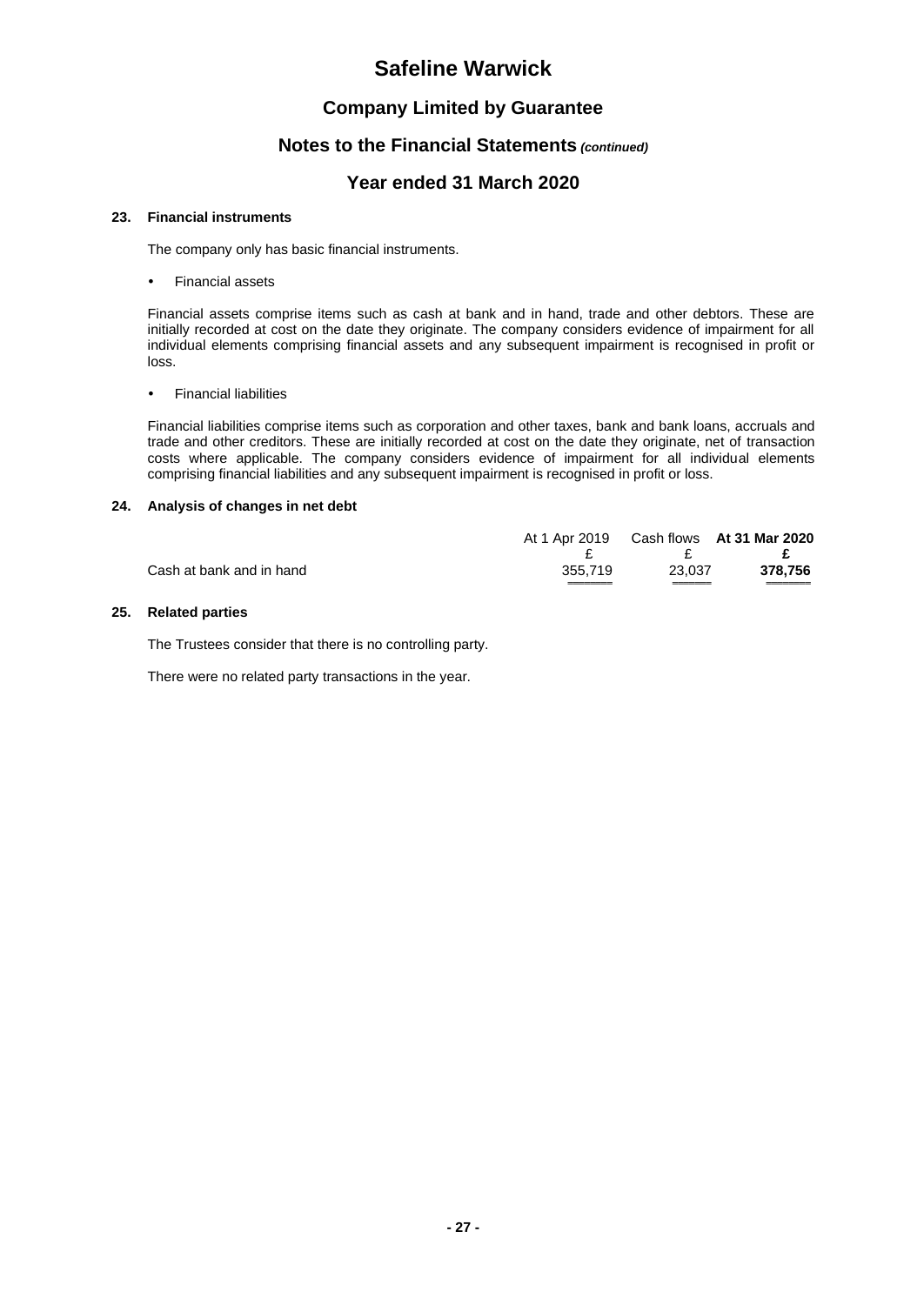**Company Limited by Guarantee**

**Management Information**

**Year ended 31 March 2020**

**The following pages do not form part of the financial statements.**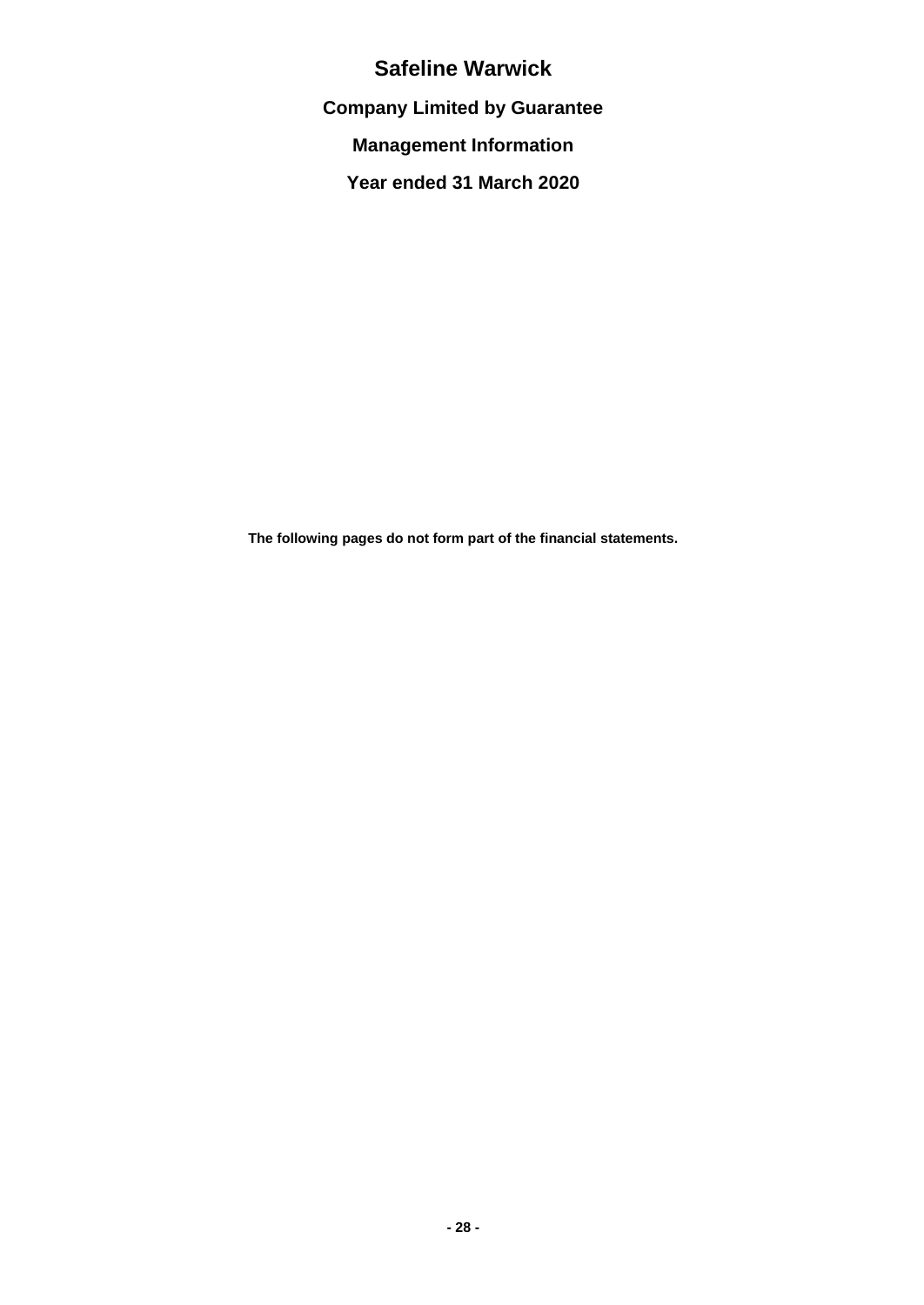# **Company Limited by Guarantee**

# **Detailed Statement of Financial Activities**

# **Year ended 31 March 2020**

|                                         | 2020    | 2019    |
|-----------------------------------------|---------|---------|
|                                         | £       | £       |
| Income and endowments                   |         |         |
| <b>Donations and legacies</b>           |         |         |
| Donations and Regular Givers            | 60,499  | 41,017  |
| Contract Income                         | 39,329  | 69,329  |
| CAF Income                              | 42,075  | 23,580  |
| Non Statutory Grants                    | 261,939 | 250,090 |
| Statutory Funding - Ministry of Justice | 291,080 | 301,108 |
| <b>Other Statutory Funding</b>          | 157,710 | 173,196 |
| Young People Project (PCC)              | 3,017   | 7,120   |
| <b>Corporate Funding</b>                | 33,168  | 38,474  |
| Gifts in Kind                           | 24,000  |         |
|                                         | 912,817 | 903,914 |
| <b>Other trading activities</b>         |         |         |
| Fundraising income                      | 58,170  | 47,176  |
| Training                                | 6,820   | 7,593   |
|                                         | 64,990  | 54,769  |
| <b>Investment income</b>                |         |         |
| <b>Bank interest</b>                    | 1,674   | 1,447   |
| Other income                            |         |         |
| Gift Aid                                | 1,513   |         |
| <b>Total income</b>                     | 980,994 | 960,130 |
|                                         |         |         |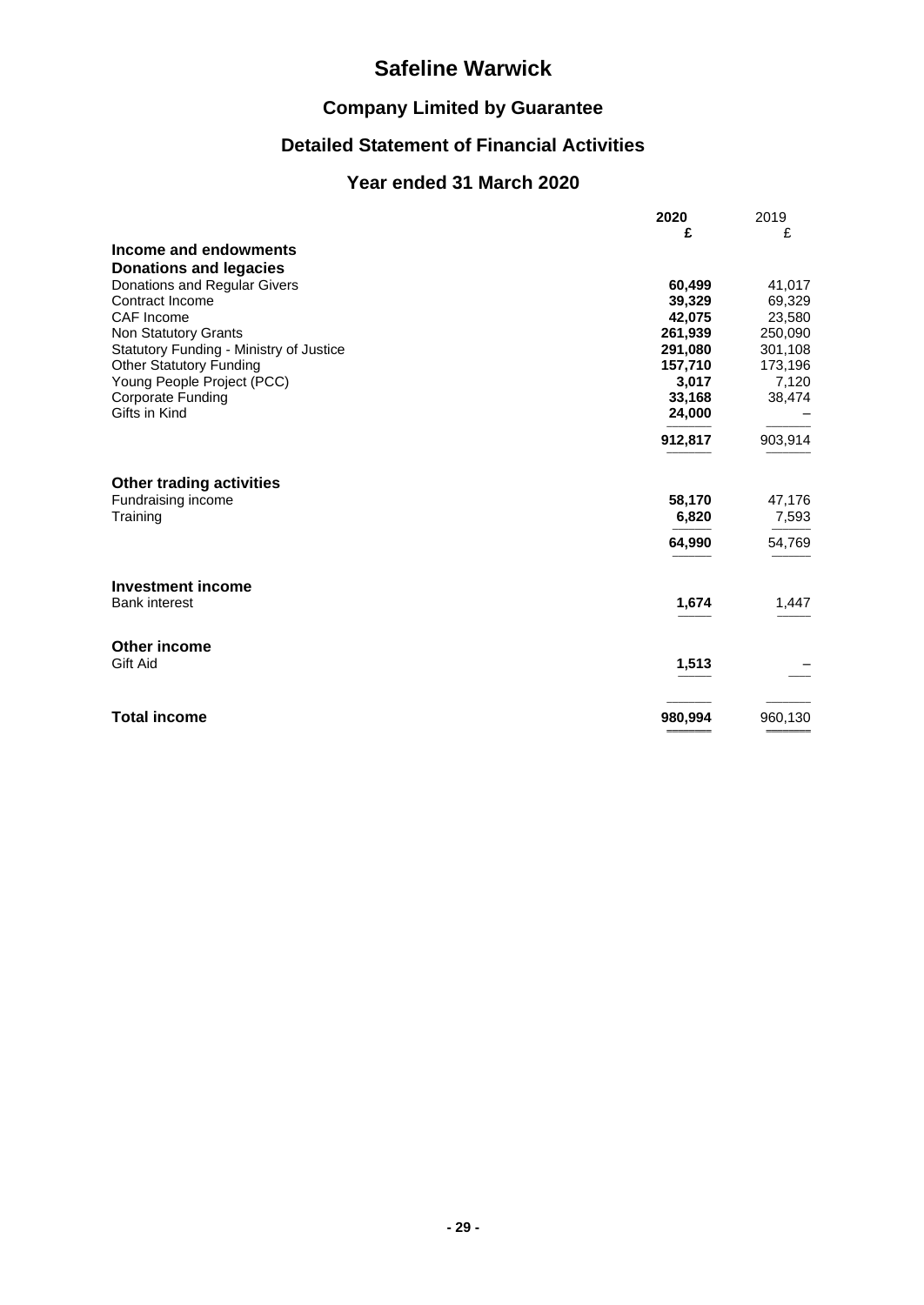# **Company Limited by Guarantee**

# **Detailed Statement of Financial Activities** *(continued)*

## **Year ended 31 March 2020**

|                                             | 2020    | 2019    |
|---------------------------------------------|---------|---------|
|                                             | £       | £       |
| <b>Expenditure</b>                          |         |         |
| Costs of raising donations and legacies     |         |         |
| <b>Fundraising events</b>                   | 9,492   | 14,890  |
| Raising awareness                           | 375     | 904     |
|                                             |         |         |
|                                             | 9,867   | 15,794  |
| <b>Expenditure on charitable activities</b> |         |         |
| Wages and salaries                          | 552,129 | 489,166 |
| Pension costs                               | 15,438  | 12,460  |
| Other post-retirement benefits              | 72      | 578     |
| Rent                                        | 22,961  | 22,951  |
| Repairs and maintenance                     | 16,843  | 13,504  |
| Other establishment                         | 6,723   | 5,475   |
| Other motor/travel costs                    | 24,167  | 24,471  |
| Legal and professional fees                 | 9,193   | 18,228  |
| Telephone                                   | 6,369   | 4,614   |
| Other office costs                          | 70,708  | 41,531  |
| Depreciation                                | 8,332   | 5,769   |
| Miscellaneous expenses                      | 1,222   | 2,844   |
| Young peoples projects                      | 11,112  | 9,560   |
| Clinical supervision                        | 14,530  | 17,360  |
| Sessional fees                              | 145,994 | 116,236 |
| Website costs                               | 630     |         |
| Room hire                                   | 5,453   | 7,399   |
| <b>Staff Training</b>                       | 8,070   | 8,607   |
|                                             | 919,946 | 800,753 |
|                                             |         |         |
| <b>Total expenditure</b>                    | 929,813 | 816,547 |
| <b>Net income</b>                           | 51,181  | 143,583 |
|                                             |         |         |